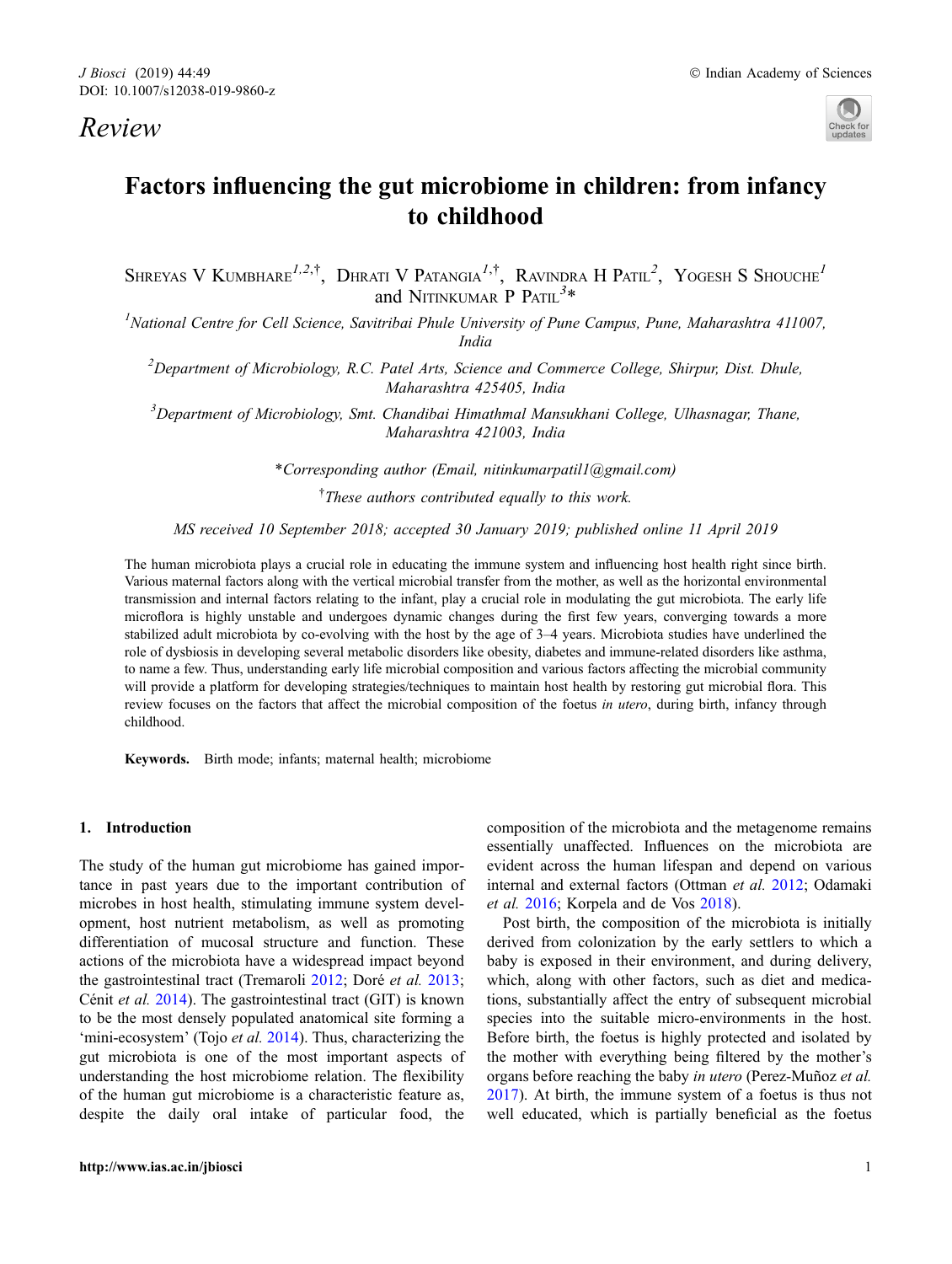cannot mount a severe reaction against the maternal antigens (Yan et al. [2004;](#page-17-0) Al-Hertani et al. [2007;](#page-11-0) Gervassi and Horton [2014](#page-13-0)). Studies suggest that the GIT microbiota acts as a major source of antigens including peptidoglycan, lipoproteins, lipopolysaccharides and flagellin. All of these antigens shape, activate and educate the innate and adaptive immune systems (Schwandner *et al.* [1999;](#page-16-0) Wang *et al.* [2001;](#page-17-0) Patten and Collett [2013\)](#page-16-0). Thus, an individual requires a stable microbial composition (microscopic composition), along with a suitable macro environment (as the bodily/surrounding environment affects the microbial diversity), for normal metabolic functioning of the microbiota.

While a dysbiotic microbial composition can disturb the biological functions in the host, a healthy microbial community is needed for maintaining sound health. The interaction between the microbiome and host is most crucial during the early lifetime as critical changes in the abundance and composition of the microbiome prevail in early life, which becomes more or less stable and remains throughout a lifetime, thus dictating the health of future adult life (Neu [2015\)](#page-15-0). During the early years of life, the intestinal microbiome is relatively dynamic, and these initial dwellers have a

key impact on the host health throughout life (Scholtens et al. [2012](#page-16-0); Tanaka and Nakayama [2017\)](#page-17-0). Thus, it is important to understand the factors that influence and modify the microbiome at various stages of life for an individual, with an emphasis on early life. This review focuses on the various factors that affect the microbiota of children from infancy to childhood.

#### 2. Phase 1: Foetal stage

#### 2.1 Maternal diet during pregnancy

The bacterial colonization of the neonatal gut begins when in utero and the maternal intestinal flora is a major source of healthy microbiota for the infant, which persists during the early weeks of life (Vaishampayan et al. [2010](#page-17-0)). Gut microbial composition varies with the diet and health status of the host, and these factors during pregnancy can affect the maternal gut microbiota, which in turn can affect the infant in utero and even post birth (figure  $1$ ). Previous studies have not only shown a clear association between diet and gut



Figure 1. Overview of the factors influencing the gut microbiome at different stages from phases 1 to 3 (foetal stage, infancy, toddler and childhood stage).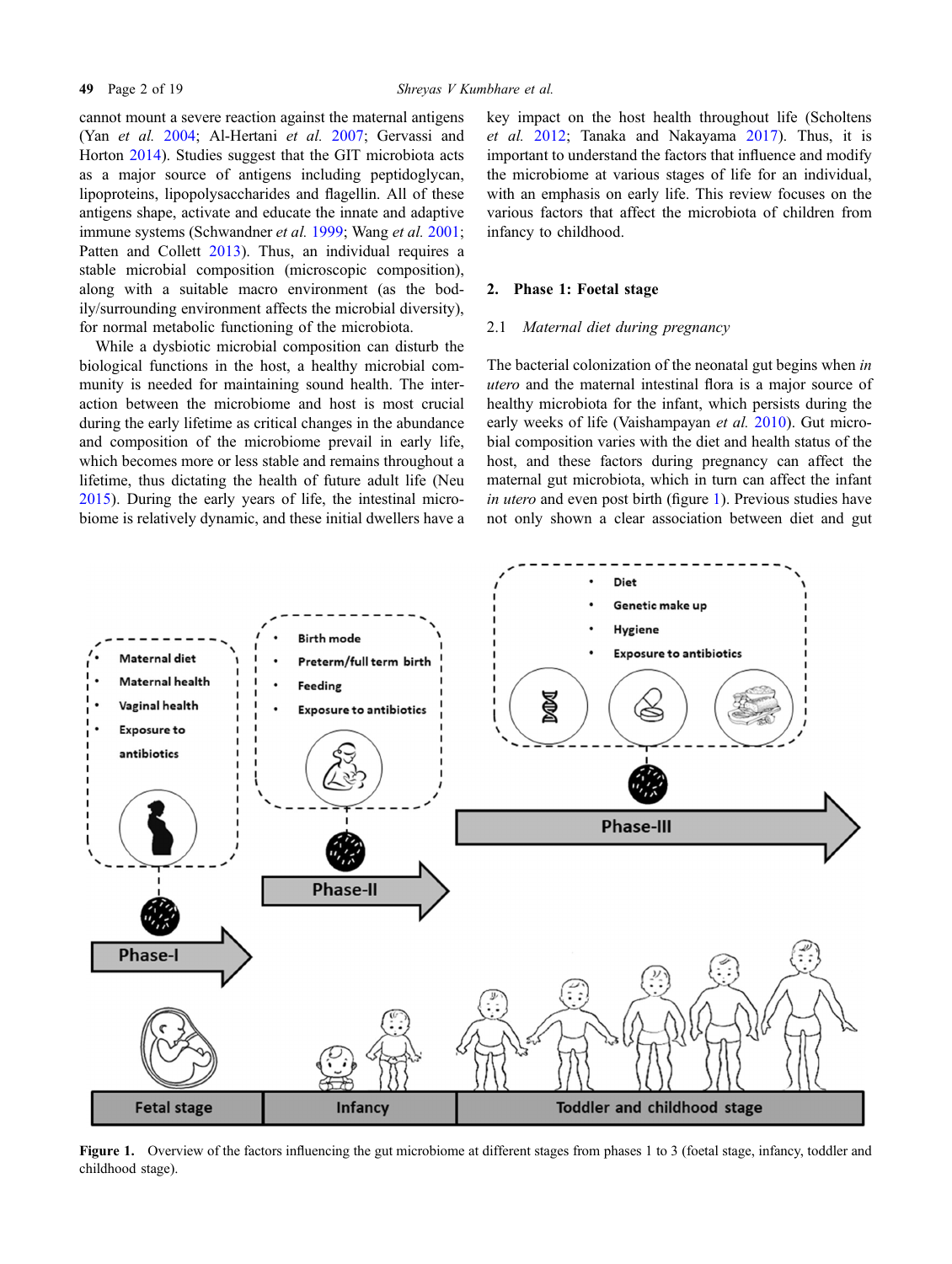microbiome but have effectively proved the importance of maternal dietary modulations in influencing the changes in the gut microbiome (Chu et al. [2016](#page-11-0); Lundgren et al. [2018\)](#page-15-0).

Recently, Kristen Meyer et al. using two dietary treatments in a longitudinal study reported that modifying the maternal diet (like changing fat to carbohydrate intake or changing consumption of specific sugars) is associated with significant alterations in the milk microbial composition and human milk oligosaccharide (HMO) composition (Meyer et al. [2017\)](#page-15-0). The breast milk microbiome and HMOs come in direct contact with the breastfeeding infants and thus can modify their gut microbial composition (Jost *et al.* [2015\)](#page-14-0). The results thus suggest a possible role of maternal food habits during and post pregnancy on infant gut microflora development (Meyer *et al.* [2017\)](#page-15-0).

In another study in mice, Gohir et al. [\(2015](#page-13-0)) looked into how the maternal diet (before and during pregnancy) affects the gut microbial composition. In case of high-fat fed female mice, the authors observed significant changes in the gut microbiota composition later in pregnancy, compared to those fed on a normal chow diet. Mothers fed with a high-fat diet before and during pregnancy had higher levels of Akkermansia and Bifidobacterium. These changes in the microbial composition can alter the abundance of genes that favour various metabolic processes during pregnancy (Gohir et al. [2015](#page-13-0)) and thus can affect the inceptive microbial composition of the infant. Further, Gibson et al. demonstrated that exposure to specific food items, such as fish oil (PUFA rich diet) to rat dams, resulted in a decrease in microbial richness and altered intestinal microbial composition (Gibson *et al.* [2015](#page-13-0)). The authors also observed that offspring born to mothers consuming fish oil showed an abundance of taxa of opportunistic pathogens like Bilophila wadsworthia, Enterococcus faecium and Bacteroides fragilis in their gut which can lead to altered immune response (Gibson et al. [2015](#page-13-0)). Also, studies have shown that risks for spontaneous preterm delivery (Myhre *et al.* [2011\)](#page-15-0) and childhood allergic diseases (Bertelsen et al. [2014\)](#page-11-0) are reduced by habitual maternal intake of probiotic-containing food.

A recent study in Macaca fuscata, a primate model, revealed that maternal consumption of high-fat diet during pregnancy or post birth results in dysbiosis of the neonatal intestinal microbiome (Ma et al. 2014). They observed the dominance of Bacteroidetes and the absence of Spirochetes in the gut of high-fat diet fed dams. These shifts were accompanied by a decrease of Treponema and increased the abundance of Prevotella (Ma et al. [2014](#page-15-0)). Similar to the results obtained in primate studies, Chu et al. [\(2016](#page-11-0)) demonstrated that in humans too, a high-fat maternal diet alters the neonatal gut microbiome independent of the maternal body mass index. They observed that the infant gut microbial composition varied by maternal diet during pregnancy with Bacteroides levels reduced in infants born to mothers consuming a high-fat diet during pregnancy (Chu et al. [2016\)](#page-11-0). Another less studied factor is alcohol

consumption during pregnancy and its ill effects on faecal microbiome development. Alcohol consumption during pregnancy has been associated with various disorders (Ouellette et al. [1977\)](#page-16-0) in the neonate and preterm birth (Miyake *et al.* [2014](#page-15-0)). It is well known that alcohol consumption alters the gut microbial composition (Dubinkina et al. [2017\)](#page-12-0) even during pregnancy (Labrecque et al. [2016\)](#page-14-0). These changes in the maternal gut microbial composition can affect the initial infant gut colonization, making it more prone to infections and diseases later in life. All in all, these studies emphasize that the maternal diet during pregnancy strongly influences the infant gut microbiota development.

# 2.2 Maternal health during pregnancy

Mothers share their microbes and metabolites with the foetus in utero, during delivery and lactation, and thus the maternal health during pregnancy affects the development of the foetus. The commensal microbial community in the human gastrointestinal tract plays crucial roles in the immune response and metabolic homeostasis, metabolic adaptations and, thus, in normal pregnancy (DiGiulio et al. [2015;](#page-12-0) Gomez-Arango et al. [2016](#page-13-0); Smid et al. [2018\)](#page-16-0).

Studies have shown that offspring of mothers suffering from any type of diabetes or having high BMI (overweight/ obese) are at risk of developing diabetes and obesity in later life (Weiss et al. [2000](#page-17-0); Whitaker [2004](#page-17-0); Pirkola et al. [2010;](#page-16-0) Deierlein et al. [2011](#page-12-0); Mehta et al. [2012](#page-15-0); Gaillard et al. [2013\)](#page-13-0). It is hypothesized that maternal diabetes and obesity influence the offspring's risk for developing chronic metabolic diseases, through changes in the maternal microbial composition during pregnancy and lactation (Singh et al. [2017\)](#page-16-0). These alterations in microbial composition can have a negative impact on maternal and offspring health, by altering host metabolic pathways due to its effect on the abundance of genes that favour these metabolic pathways (Collado et al. [2010;](#page-12-0) Gaillard et al. [2013](#page-13-0); Galley et al. [2014;](#page-13-0) Gallardo et al. [2015;](#page-13-0) Gohir et al. [2015;](#page-13-0) Hussen et al. [2015](#page-13-0)).

Direct studies trying to find the link between maternal health and infants have found that the microbial composition of infants born to obese mothers is distinct as compared to those born to lean mothers (Collado *et al.* [2010;](#page-12-0) Galley *et al.* [2014\)](#page-13-0) and the offspring are associated with increased oxidative stress (Gallardo et al. [2015\)](#page-13-0). Collado et al. analysed the gut microbial composition by fluorescent in situ hybridization with flow cytometry (FCM-FISH) and by quantitative real-time polymerase chain reaction (qPCR) in overweight and normal-weight pregnant women and observed that the infant's faecal microbial community was relatable to maternal weight gain during pregnancy. The authors found significant alterations in the gut microbial taxa in the two groups, of which Bacteroides and Staphylococcus were distinctly higher in overweight and obese women (Collado et al. [2008\)](#page-12-0).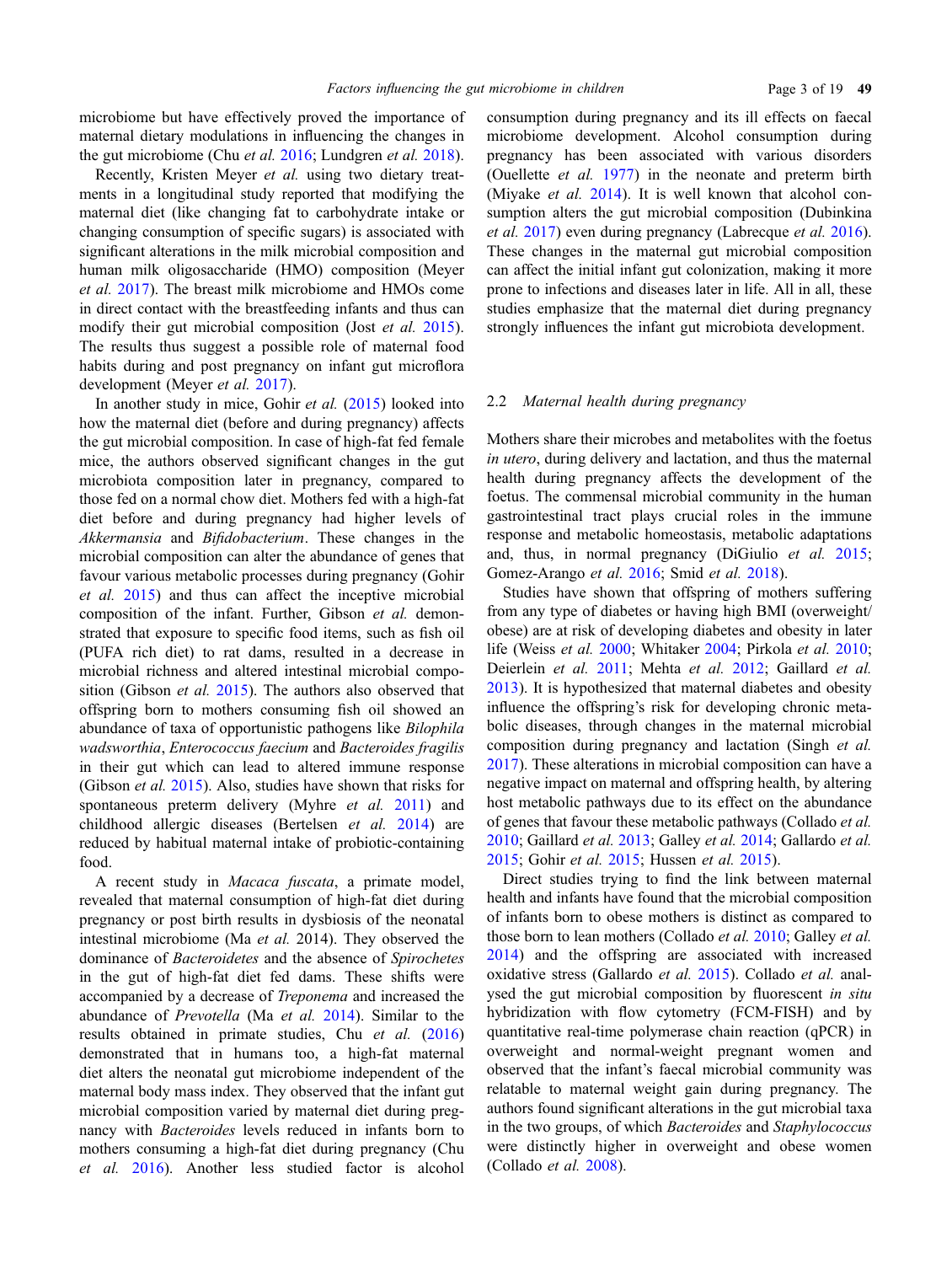In another study, Collado *et al.* observed that high weight and BMI of mothers were associated with increased Bacteroides, Clostridium and Staphylococcus levels and decreased the abundance of the Bifidobacterium group. The presence of Akkermansia muciniphila, Staphylococcus and Clostridium difficile groups was decreased in infants born to mothers in the normal BMI range during pregnancy (Collado et al. [2010](#page-12-0)). Another study involved analysing the composition of the gut microbiota in 50 pregnant women in Spain by qPCR; they observed that Enterobacteriaceae, Escherichia coli and Staphylococcus numbers were increased, but Bifidobacterium and Bacteroides numbers were significantly reduced in overweight and obese pregnant women, which is contradictory with the previous study (Santacruz et al. [2010\)](#page-16-0). Another study demonstrated that the microbiome associated with obese/overweight mothers leads to offspring with higher chances of obesity at early age. They reported that this can be extrapolated from the early life microbial composition of infants which can act as an indicator of obesity development in later life (Stanislawski et al. [2018](#page-17-0)).

Inflammation of the placenta and changes in feto-placental functions are seen as some of the adverse effects associated with maternal obesity or excess gestational weight gain (Challier et al. [2008](#page-11-0); Kaphingst et al. [2008](#page-14-0); Ditchfield et al. [2015\)](#page-12-0). Though there is no definitive evidence supporting this hypothesis yet, new evidence from studies suggests that dysbiosis of the placental microbiota may be responsible for complications during pregnancy (Prince et al. [2016\)](#page-16-0). The altered placental microbiome could be associated with ascending vaginal infections or oral commensal bacteria (Fardini et al. [2010\)](#page-12-0). Out of the several factors that can affect the placental microbiota, gestational diabetes mellitus (GDM) is one. But only a few studies have investigated the effect of GDM on the placental microbiota (Bassols et al. [2016;](#page-11-0) Zheng et al. [2017](#page-18-0)). The authors in these studies confirmed the hypothesis that the placenta microbial composition in women diagnosed with GDM was different from that of normoglycaemic women. They observed a decrease in the abundance of the order Pseudomonadales and the genus Acinetobacteria in GDM women (Bassols et al. [2016](#page-11-0)) along with a rise in Proteobacteria levels, and a decrease in Bacteroidetes and Firmicutes in women with GDM (Zheng et al. [2017](#page-18-0)). Kumar et al. showed that neonates born to females with GDM are at high risk of developing atopic dermatitis and risk of allergen sensitization (Kumar et al. [2009\)](#page-14-0), further associating GDM with childhood disorders.

To understand the effect of maternal diabetes on the microbiota of infants, a study analysed the meconium of neonate subjects born to mothers with diabetes before pregnancy and gestational diabetes and observed that their gut microbial composition grouped differently from those born to mothers without diabetes (Hu et al. [2013\)](#page-13-0). Specifically, the meconium samples from the diabetes group had enriched levels of Bacteroidetes, members of the Lachnospiraceae family and Parabacteriodes genera, with lower levels of Proteobacteria. These alterations in the gut

microbial composition were not affected by delivery mode, indicating the chances that maternal diabetic condition may have an impact on the foetal microbial composition, which in turn may affect the foetal health (Hu et al. [2013](#page-13-0)). It can be concluded from the above-mentioned studies that the main patterns seen in mothers suffering from obesity are high levels of Bacteroides, Staphylococcus and Enterobacteriaceae, with high levels of Proteobacteria and lower levels of Acinetobacter, Bacteroides and Firmicutes seen in mothers showing GDM. These changes predispose the offspring to higher chances of developing metabolic syndromes during childhood due to the dysbiotic microbial composition. Due to the higher chances of morbidity in offspring born to mothers with GDM or obesity, research is now focused on the effects of probiotics on pregnant women with GDM and obesity. Studies have shown that administration of probiotics to mothers with GDM results in better glycaemic control (Laitinen et al. [2009;](#page-14-0) Karamali et al. [2016](#page-14-0)), cholesterol levels, reduced insulin resistance and weight gain (Dolatkhah et al. [2015](#page-12-0); Jafarnejad et al. [2016;](#page-14-0) Karamali et al. [2016\)](#page-14-0) and reduced the risk of GDM (Laitinen et al. [2009;](#page-14-0) Luoto *et al.* [2010](#page-15-0)). Though there are studies which demonstrate no significant effects of probiotics during GDM and obesity in pregnancy (Lindsay et al. [2014](#page-14-0), [2015;](#page-14-0) Zheng et al. [2018\)](#page-18-0), none report any harmful effects.

It has also now been demonstrated by several studies that the baby in utero is not in a sterile environment and the amniotic fluid surrounding the foetus has its own unique microflora. Recent studies have observed higher microbial diversity and reduced alpha diversity in amniotic fluid samples associated with preterm deliveries (DiGiulio et al. [2008;](#page-12-0) Urushiyama et al. [2017](#page-17-0)). Another study by 16S rRNA gene sequencing identified S. sanguinegens and F. nucleatum in amniotic fluid as causes of preterm birth (Young-Ah et al. [2016\)](#page-18-0). These studies indicate that maternal health during pregnancy must be closely monitored as any complications during pregnancy affect both the maternal and foetal health.

#### 2.3 Vaginal health

The vaginal microbiome plays a possible role in the health of the mother and the newborn due to its direct contact with the foetus, and its possible role in colonizing the placenta. Vaginal dysbiosis during pregnancy is observed to be associated with negative reproductive outcomes, risk of post-abortal infection (Larsson et al. [1992](#page-14-0)), early (Donders et al.  $2000$ ) and late miscarriage (Hay et al. [1994;](#page-13-0) Llahí-Camp et al. [1996\)](#page-15-0) and premature rupture of foetal membrane and preterm birth (Hillier et al. [1995](#page-13-0); Flynn et al. [1999;](#page-12-0) MacIntyre et al. [2015](#page-15-0); Brown et al. [2018](#page-11-0)). The vaginal microbial composition of healthy mothers consists of members of the orders Lactobacilliales, Clostridiales, Bacteroidales and Actinomycetales (O'Hanlon et al. [2013\)](#page-15-0).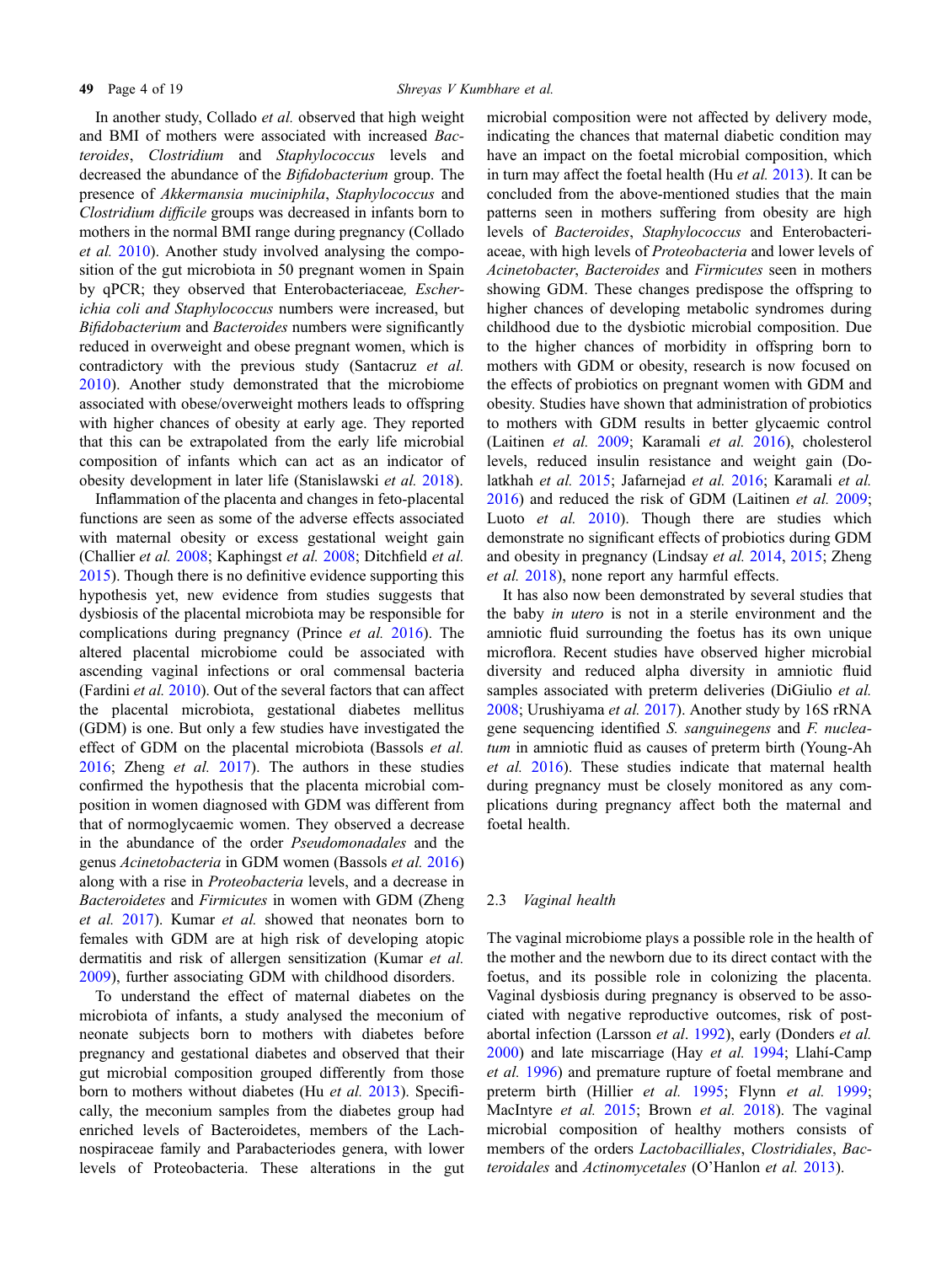To understand the role of vaginal health during pregnancy and its effect on infant health, Aagaard et al. studied the vaginal microbial composition of 24 healthy pregnant subjects. The authors observed that both richness and diversity were reduced during pregnancy with Lactobacillus being the dominant species observed (Aagaard et al. [2012\)](#page-10-0). Romero et al. similarly reported the dominance of Lactobacillus spp. in healthy pregnant women in the first-ever longitudinal study of vaginal microbiota during pregnancy and also described increased stability of vaginal microbiota in pregnant woman compared to non-pregnant women of reproductive age (Romero *et al.* [2014\)](#page-16-0). Similarly, Walther-António et al. studied the vaginal microbiota of 12 women during their healthy pregnancy at equal intervals of eight weeks in a longitudinal study and observed low microbiome diversity accompanied with high stability and dominance by Lactobacillus spp. (Walther-António et al. [2014](#page-17-0)). In another longitudinal study, MacIntyre et al. analysed the vaginal microbiota of 42 subjects during healthy pregnancy and the post-partum period. The authors reported that while the postpartum vaginal microbiome is not Lactobacillus dominant, it is more rich and diverse than the vaginal microbiota of ongoing pregnancies (MacIntyre et al. [2015](#page-15-0)). A study performed recently including 492 subjects confirmed the previous results and observed that the vaginal microbiome of women with healthy ongoing pregnancies has a relatively lower richness and diversity, along with a high abundance of Lactobacillus with a lower prevalence of Mycoplasma and Ureaplasma, which is otherwise related to preterm birth and low birthweight (Freitas et al. [2017](#page-13-0)), thus building our understanding of the vaginal microbiome in pregnancy. Other studies have suggested that the place of birth, that is either hospital or home, can also have an impact on the vaginal microbiota, which in turn can affect the infant gut microbial diversity which may last for long periods. They reported higher levels of Clostridium (Van Nimwegen et al. [2011](#page-17-0); Combellick et al. [2018](#page-12-0)) and Enterobacteriaceae family (Combellick et al. [2018](#page-12-0)) in infants born in hospital as compared to those born at home. Nimwegen et al. reported that Vaginal home delivery was associated with a decreased risk of eczema, sensitization to food allergens and asthma (Van Nimwegen et al. [2011\)](#page-17-0). Lactobacillus species (i.e., L. iners, L. crispatus, L. jensenii and L. gasseri) maintain vaginal health by maintaining a low pH and inhibiting the growth of pathogens (due to lactic acid production by fermentation of the available glycogen) and by producing a protein called bacteriocin that can actively kill unwanted bacteria (O'Hanlon et al. [2013](#page-15-0)). In a meta-analysis study, it was observed that bacterial vaginosis caused by the alteration in bacterial composition doubles the risk of preterm delivery and preterm labour, also predisposing the mother to higher chances of miscarriages and infection (Leitich and Kiss [2007\)](#page-14-0). A large population-based study indicates that women with improper blood glucose levels have higher chances of vulvovaginal candidiasis infections as compared to those with controlled glucose levels (Faraji [2012;](#page-12-0) Sharma

and Solanki [2014\)](#page-16-0). Additionally, a few studies also report that the risk of vaginal mycoses in pregnant women with improper glucose levels is nearly two times higher (Nowakowska et al. [2004](#page-15-0)) compared to that in a pregnant woman with a controlled glucose level (Nowakowska et al. [2004;](#page-15-0) Lukic et al. [2017\)](#page-15-0).

These studies indicate that the vaginal discharge during pregnancies (especially with GDM) must be checked for vaginosis and baseline data of the vaginal microbial composition and its abundance during pregnancy must be established to prevent pregnancy complications.

## 2.4 Maternal exposure to antibiotics

Exposure to antibiotic therapy and its modulatory effects on the human microbiome can begin in utero and continue throughout critical growth and development stages. Tanaka et al. [2009](#page-17-0) demonstrated that alterations in the gut microbiota of infants whose mothers were treated with antibiotics were found to be similar to the alterations seen in infants treated with antibiotics, highlighting the influence of maternal medications on infant health (Tanaka et al. [2009\)](#page-17-0). For example, it was observed in one of the previous studies that in mice, prenatal antibiotics reduces the diversity and structure of the microbiota in offspring (Tormo-Badia et al. [2014\)](#page-17-0).

A recent study involving 36 overweight pregnant women studied the effect of the use of two intrapartum antibiotics Cephazolin and Benzylpenicillin by mothers on their infant's oral and gut microbial composition. They observed a high abundance of the family Streptococcaceae, Gemellaceae and Lactobacillales in infants born to mothers who were not exposed to intrapartum antibiotics. Along with this, families belonging to phylum *Proteobacteria* were found to be abundant in infants exposed to intrapartum antibiotics, a pattern often regarded as a signature of dysbiosis and inflammation (Gomez-Arango et al. [2017](#page-13-0)). Another study observed the effect of maternal antibiotic consumption on mothers and their nursing infant's gut microbiome. In this longitudinal study, breast milk and infant stool samples were collected at six time points from birth to one-month postantibiotic initiation. It was reported that the relative richness of Bifidobacteria and Veillonella lowered after antibiotic treatment in most of the infant gut samples affecting the early colonizers of the infant gut (Rachel Rock *et al.* [2017\)](#page-16-0).

A study by Gonzalez-Perez et al. [2016](#page-13-0) demonstrated that in mothers treated with antibiotics during pregnancy and lactation, there were profound alterations in the composition of the gut microbiota in mothers and infants. Streptococcus spp. dominated the GIT microbiota of treated mothers, whereas Enterococcus faecalis predominated within the infant gut (Gonzalez-Perez et al. [2016\)](#page-13-0). Another study demonstrated that the use of broad-spectrum antibiotics by pregnant mothers and infants at an early age can cause a shift in the gut microbial composition and may increase the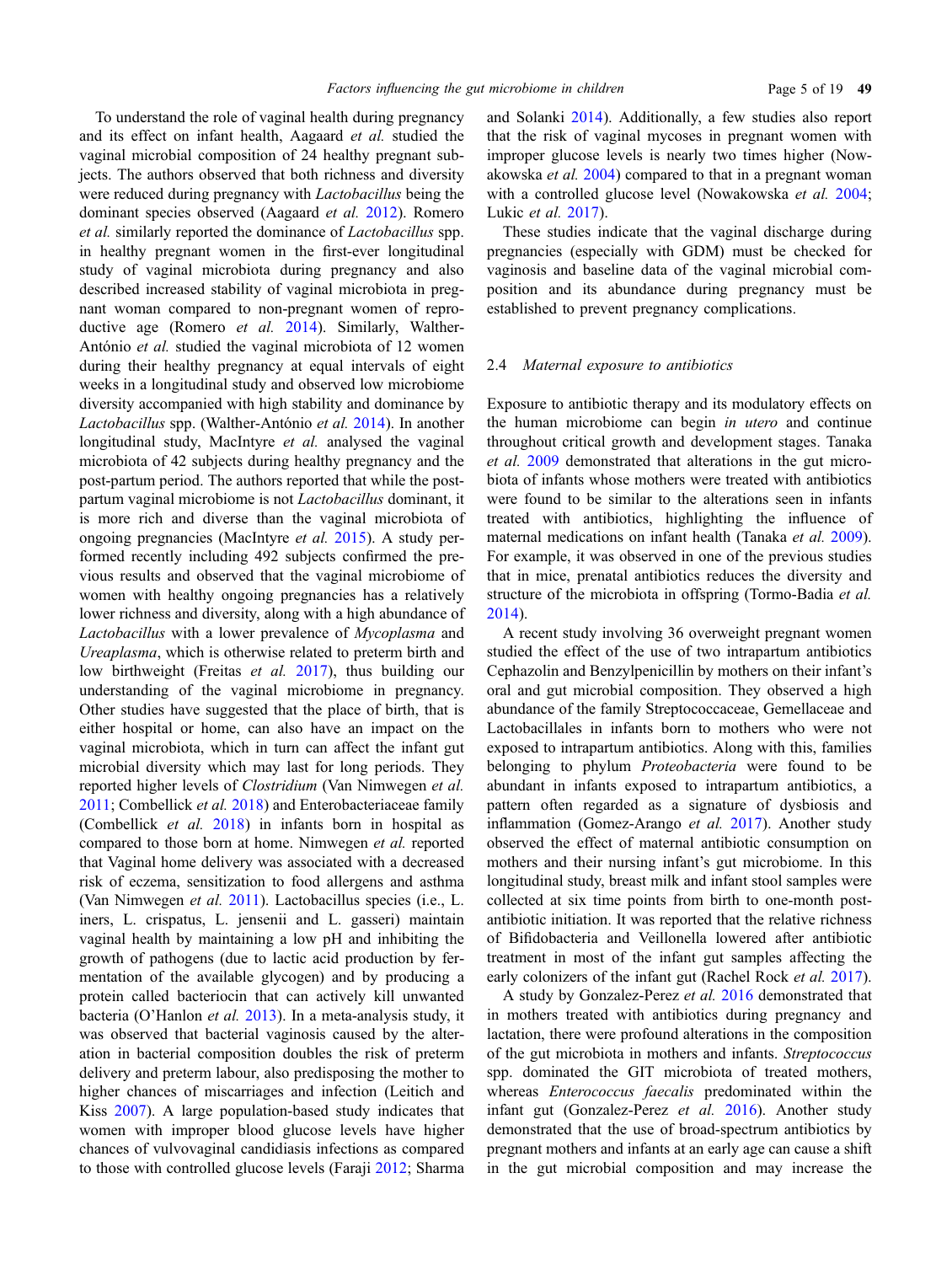chances of development of colitis in susceptible offspring by affecting a critical stage of their microbial and immune development (Miyoshi *et al.* [2017\)](#page-15-0). These findings point to the fact that uptake of antibiotics by mothers can affect the infant gut microbiome, which in turn can affect the infant's health and development and thus must be well observed and monitored.

### 3. Phase 2: Early infancy

#### 3.1 Mode of delivery

The gut microbiome undergoes co-evolution with the host itself being influenced by various factors. The mode of delivery has a crucial impact on the type of microbiota ingested by the infant during birth. The delivery mode impact persists for months, and perhaps longer, after the birth as it contributes to microbiota development which can affect the normal physiological processes and disease development (Salminen et al. [2004;](#page-16-0) Dominguez-bello et al. [2010;](#page-12-0) Lorenza et al. [2014](#page-15-0); Kumbhare et al. [2017](#page-14-0)). If a baby is normally delivered (vaginal delivery), the neonate comes in contact with the vaginal and the gut microbiome of the mother. The major microbiota colonizing the infant's gut is thus similar to the composition of the vaginal microbiome with a minor component being from the surrounding environment. On the other hand, a newborn delivered by caesarean section does not come in contact with the mother's vaginal microbiome, and the major component of the infant gut microbiome in this case is contributed by the nosocomial surrounding and the mother's skin microbiome. Recent studies reported a relatively increased risk of asthma (Chu et al. [2017b\)](#page-11-0), obesity (Kuhle and Woolcott [2017](#page-14-0); Rutayisire et al. [2016b](#page-16-0)), coeliac disease (Mårild et al. [2012\)](#page-15-0) and type 1 diabetes (Cardwell et al. [2008;](#page-11-0) Adlercreutz et al. [2015\)](#page-10-0) in children born via C-section, along with a lower frequency of atopic sensitization and allergy development in the vaginally delivered infants (Eggesbø et al. [2003;](#page-12-0) Negele et al. [2004;](#page-15-0) Bager et al. [2008](#page-11-0); Huurre et al. [2008](#page-14-0)).

In particular, to determine whether the mode of delivery has an impact on the microbiome composition of the infant, researchers have studied the gut microbial diversity of infants from their birth to an age of 5–7 years as after this age an adult microbiome is established which remains throughout life. Earlier studies, such as those performed by Grolund in 1999, showed that the gut microbiome composition of infants delivered by caesarean delivery (CD) was significantly different when compared to vaginal delivery (VD) babies (Gronlund [1999\)](#page-13-0). Vaginally delivered newborns exhibit bacterial taxa composed of various genera including Lactobacillus, Prevotella, Escherichia, Bacteroides, Bifidobacterium and Streptococcus spp. (Penders et al. [2006;](#page-16-0) Huurre et al. [2008;](#page-14-0) Dominguez-bello et al. [2010;](#page-12-0) Fallani et al. [2010;](#page-12-0) Azad et al. [2013;](#page-11-0) Liu et al. [2015\)](#page-14-0). Another study by Biasucci et al. demonstrated that the gut microbiota of the caesarean

delivery infants was less diverse than the microbiota of vaginally delivered infants, which may have long-term effects on the health of the infants (Biasucci et al. [2008\)](#page-11-0), such as stronger immunological response (Huurre et al. [2008\)](#page-14-0). In particular, it was demonstrated that CD delivered infants had minor amounts of *Bifidobacteria* (; Chen *et al.* [2007](#page-11-0); Huurre et al. [2008](#page-14-0); Dominguez-bello et al. [2010;](#page-12-0) Azad et al. [2013;](#page-11-0) Rutayisire et al. [2016a\)](#page-16-0) and Escherichia-Shigella and absence of Bacteroides (Fallani et al. [2010](#page-12-0); Song et al. [2013;](#page-17-0) Jakobsson et al. [2014](#page-14-0)), while VD delivered infants were characterized by Bifidobacteria (Hansen et al. [2015;](#page-13-0) Pandey et al. [2012](#page-16-0)), predominantly B. longum and B. catenulatum species (Gronlund [1999;](#page-13-0) Biasucci et al. [2008](#page-11-0); Dogra et al. [2015\)](#page-12-0) with higher amounts of Klebsiella in CD delivered infants (Dogra et al. [2015](#page-12-0)). Chu et al. [2017a,](#page-11-0) b and Dominguez-bello et al. [2010](#page-12-0) showed that the differences in the intestinal gut microbiota of neonates were significant and seemed to be driven by the mode of delivery, demonstrating an increased association of Propionibacterium, Corynebacterium and Streptococcus with caesarean-born neonates resembling the skin surface microbiota, whereas Lactobacillus and Prevotella were observed to be associated with vaginally delivered neonates, which was more similar to their mother's vaginal microbiota.

It is also demonstrated that the mode of delivery and feeding habits have combined effects on the infant's gut microbiome (Song *et al.* [2013\)](#page-17-0). It was found that  $Bi\hat{h}$ dobacteria, which is the dominant bacteria in VD delivered infants, has several beneficial effects for the infant's health, the growth of which in turn is affected by several stimulating factors present in human milk (Sela et al. [2008;](#page-16-0) Thurl et al. [2010\)](#page-17-0). It is generally observed that caesarean section born infants have delayed colonization of Bifidobacteria and Bacteroides with over-representation of Clostridium and Staphylococcus and the Enterobacteriaceae family. To overcome this dysbiotic state and mimic the flora of vaginal birth infants in caesarean section infants, a new technique called vaginal swab seeding was introduced. The technique involves modulating the microbiota of caesarean section infants by swabbing the infants with mother's vaginal microbiome during birth. The first paper published by Dominguez-Bello and colleagues on vaginal seeding demonstrated that such swabs could restore the microbial composition of caesarean born infants, though partially, in a manner which was similar to the vaginal infant's microbiome (Dominguez-bello et al. [2016](#page-12-0)). This approach may not help to restore the exact microbial composition but will help in increasing microbial diversity and reduce the risk of immune-related disorders, but more studies on larger cohorts and longitudinal follow-up for longer durations are required to confirm the benefits.

3.1.1 The preterm and full-term birth: The pattern of gut microbial colonization in premature infants in an intensive care setting varies when compared with that of healthy, term and breastfed infants (Penders et al. [2006](#page-16-0); Arboleya et al.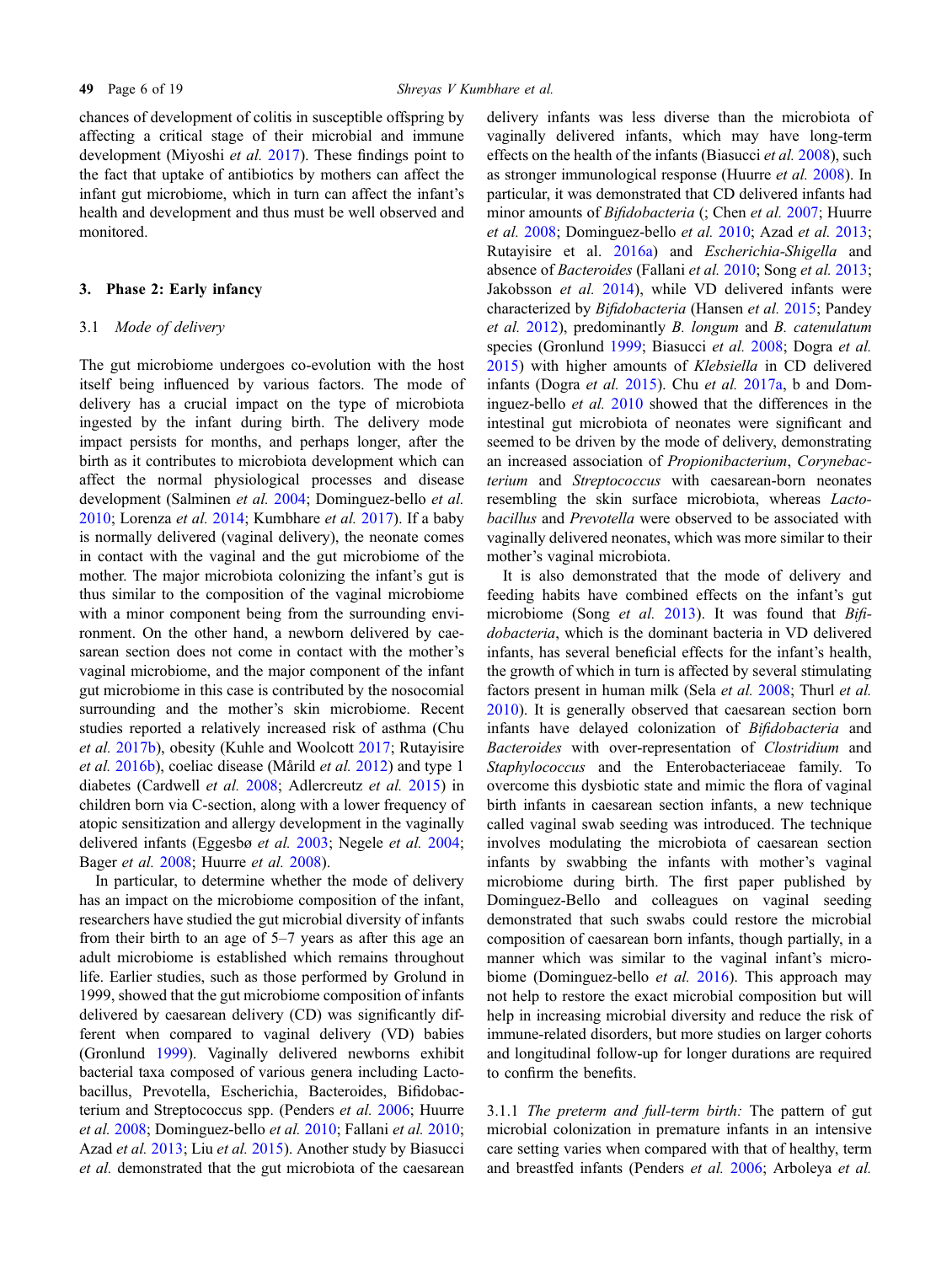[2012;](#page-11-0) Hill et al. [2017](#page-13-0); Itani et al. [2017](#page-14-0)). Preterm infants (usually having very low birthweight) are at a downside in case of harbouring a well-developed set of gut microbiota. These observations can be attributed to several factors such as mode of delivery (mostly caesarean section). Thus, they never come in contact with the vaginal microbiome of the mother; another reason is the very low birthweight of the infants, which calls for special care to be taken, as a result of which they are usually not breastfed and are fed by other sterile means parenterally, with delayed complete nutritional feeding.

Furthermore, preterm infants are at a higher risk of infections due to living in an intensive care unit with a high bacterial load and frequent exposure to antibiotics, along with a delay in exposure to mother's skin and breast milk microbiome. These factors are together responsible for the reduced gut microbial diversity in preterm infants with increased colonization by pathogenic microorganisms.

In preterm infants with a gestational age of  $\langle 33 \rangle$  weeks, the intestinal microbiota had reduced bacterial diversity (Gewolb *et al.* [1999](#page-13-0); Rougé *et al.* [2010](#page-16-0); Moles *et al.* [2013\)](#page-15-0). Arboleya et al. (Arboleya et al. [2012](#page-11-0)) studied the gut microbial colonization in preterm and full-term infants and reported that preterm infants showed high levels of facultative anaerobes such as Enterococcus, Enterobacter and Lactobacillus, and lower levels of strict anaerobes like Bifidobacterium, Bacteroides and Atopobium when compared with term infants (Schwiertz et al. [2003;](#page-16-0) Magne et al. [2006;](#page-15-0) Arboleya et al. [2012\)](#page-11-0). These results were similar to those reported by Magne et al. [2006](#page-15-0) and Schwiertz et al. [2003](#page-16-0) also reported higher levels of Enterococcus, Staphylococcus genera and the Enterobacteriaceae family. Also, it is observed that Proteobacteria and Firmicutes are among the phyla that dominate in PT infants when compared to FT infants (Embleton et al. [2017;](#page-12-0) Hill et al. [2017\)](#page-13-0). Preterm infants thus show a perturbed early microbial composition compared to full-term infants, which increases their chances of developing immune system disorders, making them more prone to infections due to inadequate immune maturity linked to the dysbiotic microbiota.

#### 3.2 Feeding

Human milk, mostly the first dietary exposure to the neonate, is the best link between the mother and the infant. It has a complex and dynamic composition which is very different when compared to the formula-based products in all aspects including nutritional value and its composition, such as the presence of certain growth factors and enzymes (Guaraldi and Salvatori [2012](#page-13-0); Scholtens et al. [2012](#page-16-0)). These bioactive compounds (like human milk oligosaccharides), which are present in human milk, are beneficial to infants as they not only help better development but also strengthen the immune system of the newborn (Xiao et al. [2017](#page-17-0)), provide protection against allergies (Oddy [2017\)](#page-15-0) and may also offer

protection from coeliac disease (Akobeng [2005;](#page-11-0) de Palma et al. [2012](#page-12-0)), obesity (Miralles et al. [2006](#page-15-0)), type-2-diabetes (Pettitt and Knowler [1998](#page-16-0); Pereira et al. [2014](#page-16-0)), diarrhoea (Strand et al. [2012\)](#page-17-0) and many other metabolic disorders (Horta et al. [2007](#page-13-0); Hoddinott et al. [2008](#page-13-0); Walker [2010;](#page-17-0) Zivkovic et al. [2011](#page-18-0)). The WHO recommends that an infant must be breastfed for at least the first six months of life, following which introduction of solid foods should be done. Though a single component of breast milk does not influence the infant gut microbiota, there is evidence that human milk oligosaccharides (HMOs) play a significant role by stimulating the growth of Bifidobacteria and Bacteroides (Boehm and Moro [2008;](#page-11-0) Marcobal and Sonnenburg [2012\)](#page-15-0). Human milk oligosaccharides modulate the health of infants by their actions such as prebiotic effect, modulating innate immune responses and intestinal cell responses and anti-inflamma-tory effects (Boehm and Moro [2008](#page-11-0); Kuntz et al. [2008;](#page-14-0) Thurl et al. [2010](#page-17-0)). It is also demonstrated that human milk contains certain proteins and stimulation factors which enhance the growth of beneficial bacteria in the infant's gut which further help in the breakdown of complex oligosaccharides present in human milk (Thurl et al. [2010](#page-17-0); Marcobal and Sonnenburg [2012\)](#page-15-0).

To settle the question of whether the feeding habits have an impact on the gut microbial diversity of infants, many researchers have tried to study the faecal microbiota of infants fed with different feeding habits. Based on their study, Tannock demonstrated that there are differences in bacterial groups present in human milk and formula food (Tannock [1994](#page-17-0)). Cong et al. examined the relationship of feeding types and the infant gut microbiome; Breast milk feeding was found to be associated with a higher diversity of the infant's gut microbiome compared to non-breast milk feeding (Cong et al. [2016\)](#page-12-0). Further, it has also been reported that in breastfed infants, *Bifidobacterium* species, specifically B. breve, B. longum, B. dentium, B. infantis and B. pseudocatenulatum, are the most prevalent Actinobacteria (Harmsen et al. [2000;](#page-13-0) Jost et al. [2012;](#page-14-0) Song et al. [2013;](#page-17-0) Bäckhed et al. [2015](#page-11-0); Stewart et al. [2018](#page-17-0)). Also, Firmicutes phylum is constituted primarily of Lactic acid bacteria such as Lactobacillus, Enterococcus as well as Clostridium spe-cies (Harmsen et al. [2000](#page-13-0); Bergström et al. [2014](#page-11-0)). Breastfed and vaginally delivered term infants show lower levels of C. difficile and E. coli and higher levels of Bifidobacterium spp., which are beneficial for infant health (Penders et al. [2006\)](#page-16-0).

Based on the influence of feeding habits on the gut microbial composition of infants, a few studies are found to be contradictory and suggest that there are no significant differences in the bacterial composition of breast and formula-fed infants (Penders et al. [2006;](#page-16-0) Adlerberth and Wold [2009\)](#page-10-0). However, most of the studies support the finding that Clostridium and the Streptococcus species, Bacillus subtilis, Bacteroides, Escherichia coli (Benno [1984](#page-11-0); Fanaro et al. [2003;](#page-12-0) Penders et al. [2006](#page-16-0); Adlerberth and Wold [2009;](#page-10-0) Fal-lani et al. [2010](#page-12-0); Bergström et al. [2014;](#page-11-0) Timmerman et al.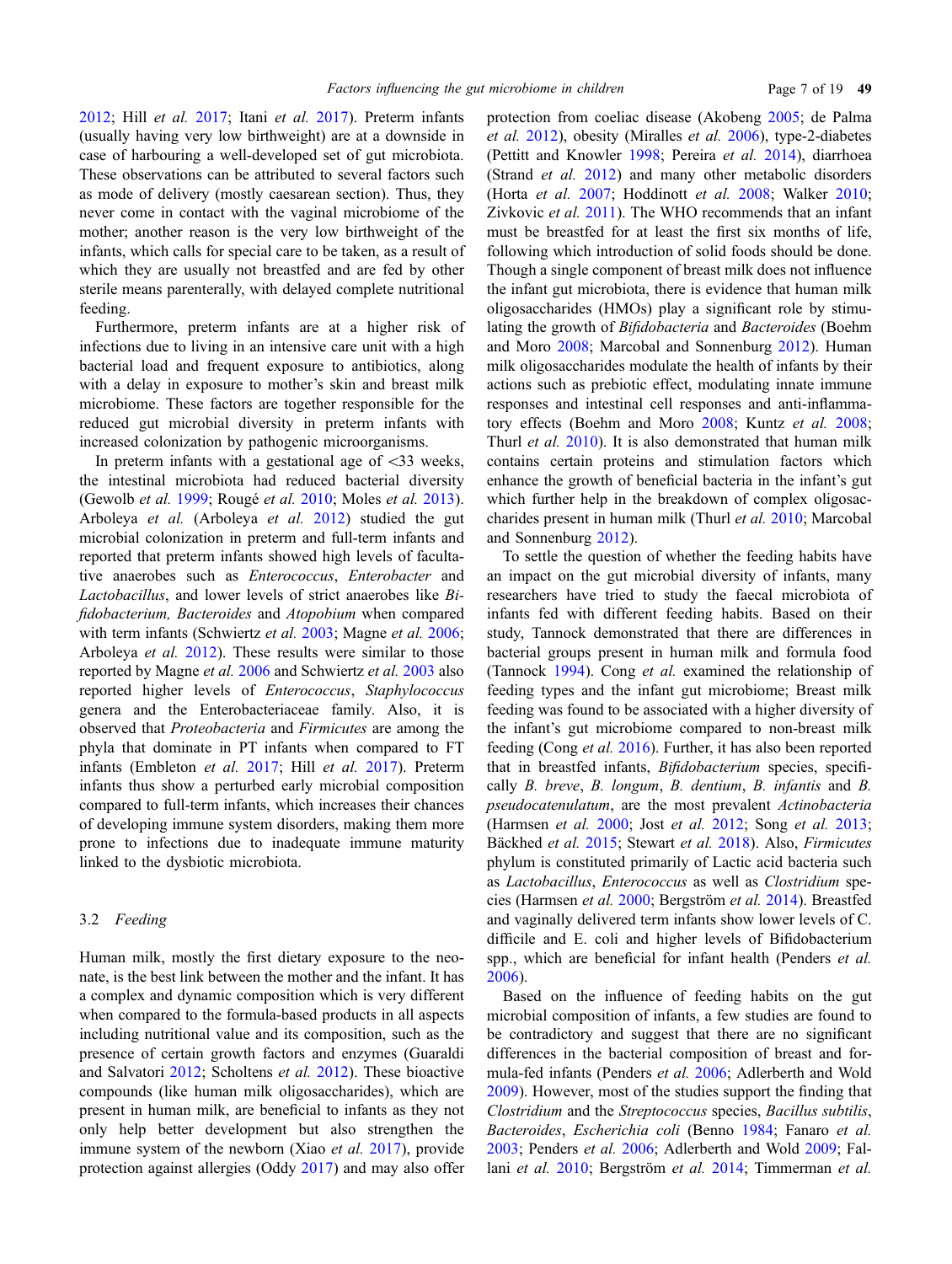[2017\)](#page-17-0) and Enterococcus (Fanaro et al. [2003](#page-12-0); Adlerberth and Wold [2009\)](#page-10-0), in the formula-fed infants were significantly higher than those in the breastfed infants. Further studies have shown that maternal health during lactation affects the milk microbiome. Since milk is a direct and major source of microbiome for the offspring, any changes in the milk microbiome can directly modulate the infant's gut microbiome which can have detrimental effects on the offspring's health. Milk from obese mothers has been found to contain a different and less diverse bacterial community compared with milk microbiota from normal-weight mothers (Cabrerarubio [2012\)](#page-11-0). It was observed that Bifidobacterium levels were reduced and those of Staphylococcus were increased in the milk samples of obese mothers as compared to the normal-weight mothers (Collado et al. [2012\)](#page-12-0). Huurre and co-workers demonstrated lower levels of Bifidobacterium spp. in infants at an early age who were shown to mount a stronger humoral immune response, suggesting the vulnerability of the gut barrier (Huurre et al. [2008](#page-14-0)). Another recent study has demonstrated that feeding habits may interact with other factors such as child race/ethnicity to affect the infant gut microbial composition (Savage et al. [2018\)](#page-16-0). Yet another study suggests that there is a complementarity relationship between breast milk composition and the associated microbiome, wherein bacteria producing specific amino acids present in reduced amounts in breast milk complement the composition, thus maintaining infant protein balance (Bau-mann-Dudenhoeffer et al. [2018\)](#page-11-0).

## 3.3 Use of antibiotics in neonates

The use of antibiotics causes changes in the gut microbial composition by inhibiting the growth or killing of both beneficial and pathogenic species, thereby allowing the overgrowth of strains resistant to antibiotics, making the individual more susceptible to infections. These changes in the composition of gut microbiota caused by antibiotics can last for weeks to several months. The use of broad-spectrum prophylactic antibiotics in preterm or low birthweight infants is a very common practice. Because of the high susceptibility to infections in newborns with low birthweight/preterm and the difficulty in diagnosing infections in preterm infants, antibiotics are the most commonly prescribed class of medications in the neonatal intensive care unit (NICU) (Clark [2006](#page-12-0); Patel et al. [2009](#page-16-0)). Consequently, this intervention reduces the diversity of gut flora (Fricke [2014](#page-13-0)) and delays the colonization of commensal flora and thus affects the host metabolic activity (Zhu et al. [2017\)](#page-18-0). Of interest is the fact that studies have shown that the use of antibiotics and its prolonged exposure results in alterations in gut microbial ecology (Neu [2015;](#page-15-0) Cong et al. [2016](#page-12-0)), increased risk of inflammatory bowel disease in childhood (Hviid *et al.* [2011](#page-14-0); Mårild *et al.* [2013\)](#page-15-0) and can lead to antibiotic-associated diarrhoeas (AAD) due to nosocomial pathogens (Song et al. [2008](#page-16-0)). These negative outcomes are often associated with pathogens such as Klebsiella pneumoniae

and Clostridium difficile (Young and Schmidt [2004;](#page-18-0) Song et al. [2008](#page-16-0)), which can lead to the development of Clostridium difficile associated diarrhoea (Beaugerie et al. [2003\)](#page-11-0). Studies have also linked increased antibiotic exposure and decreased microbial diversity to increased risk for necrotizing enterocolitis (NEC) in premature infants (Alexander et al. [2011;](#page-11-0) Brower-Sinning et al. [2014;](#page-11-0) Hourigan et al. [2016\)](#page-13-0). Gibson et al. observed the antibiotic resistome of premature infants in response to varying antibiotic exposures. They reported that the preterm gut microbiome has relatively reduced species richness; resistome analysis showed that meropenem, ticarcillinclavulanate and cefotaxime treatments led to decreased species richness, while gentamicin and vancomycin had variable effects on species richness, highlighting the varying effects of antibiotic classes (Gibson et al. [2016\)](#page-13-0). It was reported in another study that preterm infants who were exposed to antibiotic treatment for more than 5 days are associated with low bacterial diversity and an increased risk of sepsis (primarily caused by group B Streptococcus), necrotizing enterocolitis and death (Kuppala et al. [2011](#page-14-0); Greenwood et al. [2014](#page-13-0)). Tanaka et al. [2009](#page-17-0) and Fouhy et al. [2012](#page-12-0) studied the microbiota of neonates treated with antibiotics in the early days of life and reported similar results. They observed that antibiotic exposure reduced the diversity of the infant's gut microbiota as well as altered its composition, with a decrease in levels of Bifidobacterium and rise in Proteobacteria levels. They observed that though the levels of gut flora bounced back by the study's end, the species diversity did not (Fouhy et al. [2012\)](#page-12-0). Also, it has been observed that antibiotic resistance genes are present in infants at an age as early as two months, even though they were not subjected to antibiotic treatment (Zhang et al. [2011\)](#page-18-0). Some possible reason for the same can be the vertical transmission of antibiotic-resistant organisms from the mother's milk, GIT or even from hospital environments where a high level of antimicrobial resistant organisms are observed (Leta et al. [2016](#page-14-0)), thus making the infant's gut a potential source of AMR genes. It is observed that antibiotic uptake during early life increases the risk of overweight and obesity in children in later life (Ajslev et al. [2011](#page-10-0); Trasande et al. [2013;](#page-17-0) Bailey et al. [2018](#page-11-0)). Similar results about higher chances of adiposity due to early antibiotic exposure were reported by studies performed in mice models (Cho *et al.* [2012\)](#page-11-0). Apart from obesity, the early use of antibiotics is also associated with increased risk of allergy development (Mckeever et al. [2002](#page-15-0); Johnson et al. [2005](#page-14-0)). These studies suggest that the merits of administering broad-spectrum antibiotics in infants should be reassessed and other narrow-spectrum antibiotics must be sought for use for the shortest period possible.

# 4. Phase 3: Childhood

#### 4.1 Diet

The beginning of weaning for infants marks the steady and slow approach of their gut microbial composition to that of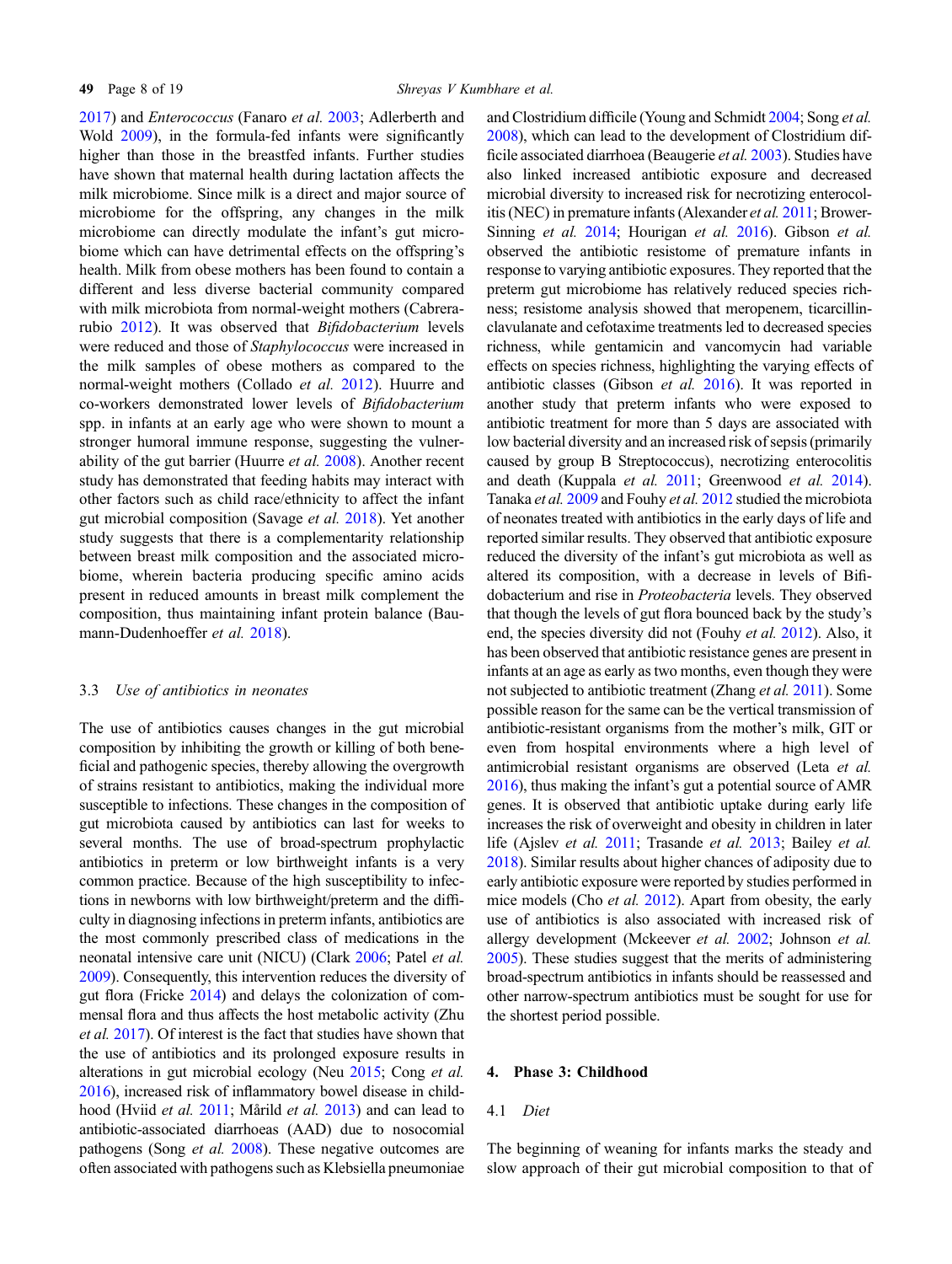adults with some major shifts in taxonomic groups, and an increase in gut microbial diversity, thus pointing to the role diet plays in modulating the microbial community (Stark and Lee [1982](#page-17-0); Koenig et al. [2011](#page-14-0); Bäckhed et al. [2015;](#page-11-0) Stewart et al. [2018\)](#page-17-0). Turnbaugh et al. performed experiments in germ-free mice by colonizing them with human microbial communities and observed that the bacterial community that colonizes initially is unstable and can be altered by diet even within a single day (Turnbaugh et al. [2009b](#page-17-0)). The introduction of solid food to the breastfed infant causes an increase in Enterobacteria and Enterococci, along with colonization by Bacteroides spp., Clostridium and Streptococcus. In contrast, formula-fed infants do not display such a sharp transition of gastrointestinal flora on the introduction of outside solid food (Stark and Lee [1982\)](#page-17-0). This is because, since birth, formula-fed infants are exposed to a diet which includes certain complex compounds, thus establishing the microbial community to support the food habits.

The type of diet further affects the community structure of the gut microbiota. Carlotta De Filippo and colleagues analysed the faecal microbiota of European children (EU) and children from a rural African village consuming a western diet and a diet rich in fibre, respectively. They observed that children with the high fibre diet displayed a considerable increase in the Bacteroidetes level with a decrease in the level of Firmicutes. These results were accompanied by higher short-chain fatty acid levels in the rural diet of children than in the EU children with an abundance of a distinctive set of bacteria from the genus Prevotella and Xylanibacter, known to be responsible for fermenting cellulose and xylan to liberate energy (De Filippo et al. [2010](#page-12-0)).

Further, microbes in the distal gut contribute to host health through the biosynthesis of vitamins and essential amino acids, as well as the generation of important metabolic byproducts from dietary components left undigested by the small intestine and producing SCFAs (Whitt and Demoss [1975;](#page-17-0) Walker et al. [1998;](#page-17-0) Metges et al. [1999](#page-15-0); Magnúsdóttir et al. [2015\)](#page-15-0). The type of SCFA and microbial species dominance depends majorly on the type of substrate available. For example, high levels of the Bacteroidetes phylum are seen in subjects consuming a high fibre and polysaccharide diet, while high levels of Firmicutes are seen in high-fat diet consumers (De Filippo *et al.* [2010](#page-12-0); David *et al.* [2014;](#page-12-0) De Filippis et al. [2016\)](#page-12-0). Changes in the gut microbial composition are also seen when the diet is switched from meat-based to a vegetarian diet (David et al. [2014;](#page-12-0) Gomez et al. [2016\)](#page-13-0). It was reported that children consuming a more rural and less westernized diet had a gut microbial community structure that differed from those consuming a westernized diet. In a study that compared the gut microbiota of Bangladeshi and US children, it was observed that the Bangladeshi children who consumed a carbohydrate and rice-rich diet with bread and lentils and rarely any meat reported a dominance of Prevotella in these children when compared to the US children whose diet included animal meat and proteins, showing a dominance of Bacteroides (Lin et al. [2013](#page-14-0)). Another study reported that in children from Leyte, the occurrence of a particular type of microbial community was linked to a diet-dependent nutrient bias. In particular, the high-fat westernized diet of children from Ormoc was found to have association with a lower abundance of Prevotellaceae (P-type) microbiota, while the children from Baybay who consumed a carbohydrate-rich diet showed lower Bacteroidaceae and higher P-type microbiota, suggesting that the altered microbial composition could be a reason for obesity in children from Ormoc (Nakayama et al. [2017](#page-15-0)).

Bergstrom et al. assessed the faecal microbiota composition of 330 subjects and observed that changes in the gut microbiota occurred post weaning, from age 9 to 18 months; these changes include decrease in levels of Lactobacilli, Bifidobacteria and Enterobacteriaceae which dominate breast milk microbiota with an increase in Clostridium and Bacteroides spp. (Bergström et al. [2014\)](#page-11-0).

The importance of the gut microbiome in the carbohydrate metabolism is seen in a case of dysbiosis caused by disruption of the mucous membrane, such as in the case of IBD or Crohn's disease, which results in a shift of the gut microbiome from obligatory aerobes to facultative aerobes and a reduction in the metabolism of carbohydrates to produce SCFAs, thus leading to intestinal inflammation (Morgan et al. [2012](#page-15-0)). Overall, shifts in the diet can modulate the bacterial composition which leads to the prevalence of microbes possessing genes responsible for the metabolism of various compounds (Gritz and Bhandari [2015](#page-13-0)).

#### 4.2 Exposure to antibiotics during childhood

Antibiotic therapies worsen the situation by negatively influencing the already unstable gut microbiota in the subjects under medication. In addition, these alterations in microbial compositions can remain for long periods of time, spanning months and even years with partial or complete recovery (De La Cochetière et al. [2005](#page-12-0); Huse et al. [2008;](#page-13-0) Dethlefsen and Relman [2011;](#page-12-0) Panda et al. [2014;](#page-16-0) Rashid et al. [2015\)](#page-16-0). Use of broad-spectrum antibiotics allows growth of the pathogen Clostridium difficile which results in infections and severe diarrhoea (Stevens et al. [2011;](#page-17-0) Brown et al. [2013](#page-11-0)). Moran Yassour and colleagues investigated the effects of multiple antibiotic treatments in the first three years of life and found results very similar to those seen in adult studies. They measured the diversity and richness of the microbiota at the species and strains level and reported that antibiotic-treated children had less diverse and more unstable gut microbial composition compared to untreated children (Yassour et al. [2016](#page-17-0)). Another study on a cohort of 142 Finnish children aged 2–7 years reported that the use of macrolide was associated with enduring changes in microbial composition and reduced diversity. Certain variations, such as the abundance of Bifidobacterium and Bacteroides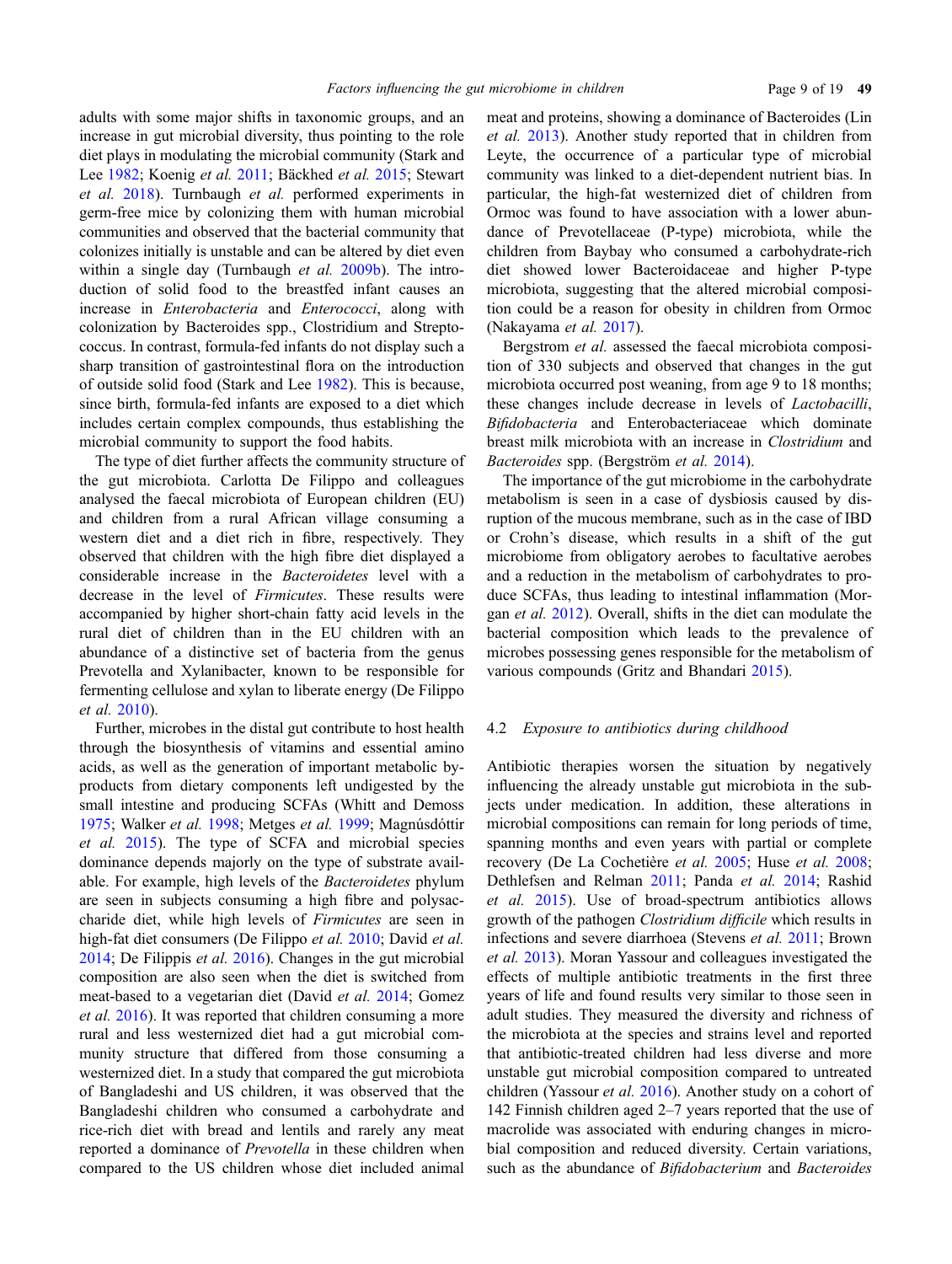and antibiotic resistance, were restored within a year after the antibiotic course. However, the abundances of certain other genera and diversity did not recover for about a couple of years after the course. Also, it was noted that penicillin use did not have as severe an influence on the microbiota, suggesting the varying influence of distinct antibiotics (Korpela et al. [2016\)](#page-14-0).

Antibiotic resistance is a serious issue worldwide due to its effect on the resistome profile of the microbiome (Jernberg et al. [2007;](#page-14-0) Bengtsson-Palme et al. [2015](#page-11-0)), which is growing due to the ever-increasing use of antibiotics, as well as the slow-moving drug development due to economic and regulatory challenges (Piddock [2012](#page-16-0)). Multidrug-resistant (MDR) bacterial infections are rising rapidly in US children and causing longer hospital stays, according to a new study in the Journal of the Pediatric Infectious Diseases Society. In another study involving a culture-based method, the authors demonstrated that even healthy untreated children from various cities across three continents acted as reservoirs of multidrug-resistant genes, implying that healthy isolates from certain regions can also act as a source of MDR genes (Lester et al. [1990\)](#page-14-0). A study in Bangladesh reported the increasing cases of MDR in children. Using a culture-based technique in 15 children, the authors observed that the gut of toddlers in Bangladesh acts as a reservoir for MDR bacteria of the family Enterobacteriaceae, with many bacteria containing plasmids with antibiotic resistance genes (Monira et al. [2017](#page-15-0)). Thus, it is now important to illustrate the ill effects of antibiotics abuse to prevent self-prescription and to spread awareness and implement the use of antibiotic stewardship programmes which will help curb the spread of antibiotic resistance in the population and reduce the spread of infections.

#### 4.3 Hygiene and microflora hypothesis

In 1976, Gerrard *et al.* studied a relationship between the occurrence of allergy, atopic disease and stated, 'atopic disease is the price paid by some members of the white community for their relative freedom from diseases due to viruses, bacteria, and helminths' (Gerrard et al. [1976](#page-13-0)). Later, on similar lines, Strachan proposed the hygiene hypothesis suggesting that a lack of exposure to germs and infections, with an extremely clean environment during early childhood, may not be able to challenge the immune system enough to gain memory and be prepared for future infections, acting as a risk for developing childhood diseases. Strachan proposed that this inadequate development of the immune system in children may pose a threat to children's health by elevating the risk of allergies and other immune hypersensitivities in life. This exposure to a wide variety of germs in early life was linked to unhygienic contact with siblings or play areas (Strachan [1989\)](#page-17-0). This theory was aided by the results of a study in a large cohort of children where the occurrence of hay fever was found to be inversely

proportional to family size (Strachan et al. [1996\)](#page-17-0). Since then, the theory has been supported by results from many studies stating that early-life exposure to germs through contact with pets or older siblings, as well as a larger family size, enhances the rate of maturation of the microbiome (Stewart et al. [2018\)](#page-17-0) and acts as a shield against the risk of developing allergic disease and asthma (Ball et al. [2000](#page-11-0)). In contrast, certain studies suggest that exposure to cats, in particular, may lower the risk of allergic disease or asthma development but exposure to dogs may increase the risk (Takkouche et al. [2008](#page-17-0)), while some suggest the opposite (Hugg et al. [2008](#page-13-0)).

Gary Huffnagle proposes that the real reason for this relation between certain immune diseases and environmental pressure is that the western lifestyle limits microbial exposure to a great extent and thus modifies our gastrointestinal microflora, leading to establishment of tolerance, allergies and other inflammatory diseases, an idea called the 'microflora hypothesis' (Huffnagle and Noverr [2005\)](#page-13-0). Bisgaard *et al.* studied children ( $n = 411$ ) at high risk of developing asthma and reported that reduced microbial richness was inversely related with the possibility of allergic sensitization, peripheral blood eosinophils and allergic rhinitis in the first few years of life (Bisgaard et al. [2011](#page-11-0)).

In another study, microbial diversity and composition were studied in children at the age of 2 from two different regions. It was observed that infants with allergic diseases had decreased levels of Lactobacilli and Bacteroides and higher levels of *Staphylococcus aureus* with higher proportions of aerobic microbes as compared to non-allergic chil-dren (Björkstén et al. [1999\)](#page-11-0). Overall, it can be hypothesized that sequential changes in lifestyle can lead to changes in the gut microbial composition, which in turn can affect the maturation of the infant immune system and increase the risk of allergic disease development.

# 4.4 Host genetics and gut microbiome during childhood

Host genetic interactions act as a part of a complex network of factors affecting the microbial composition. The answer to how host genetics and environmental exposure modify the gut microbiota has been obtained through targeted and candidate gene approach studies.

Evidence for the influence of genetic make-up on microbial composition is provided by many studies reporting the link between the absence of FUT2 gene and alteration in gut microbial composition. The FUT2 gene encodes an enzyme a-1,2-fucosyltransferase responsible for the expression of ABO histo-blood-group antigens on mucosal surfaces (Kudo et al. [1996](#page-14-0); Koda et al. [2000\)](#page-14-0). Due to their enzyme secreting status, individuals who carry one or both the alleles are known as 'secretors,' whereas those possessing nonsense mutations without the enzyme are known as 'non-secretors'. Studies have reported that the Non-secretors are at a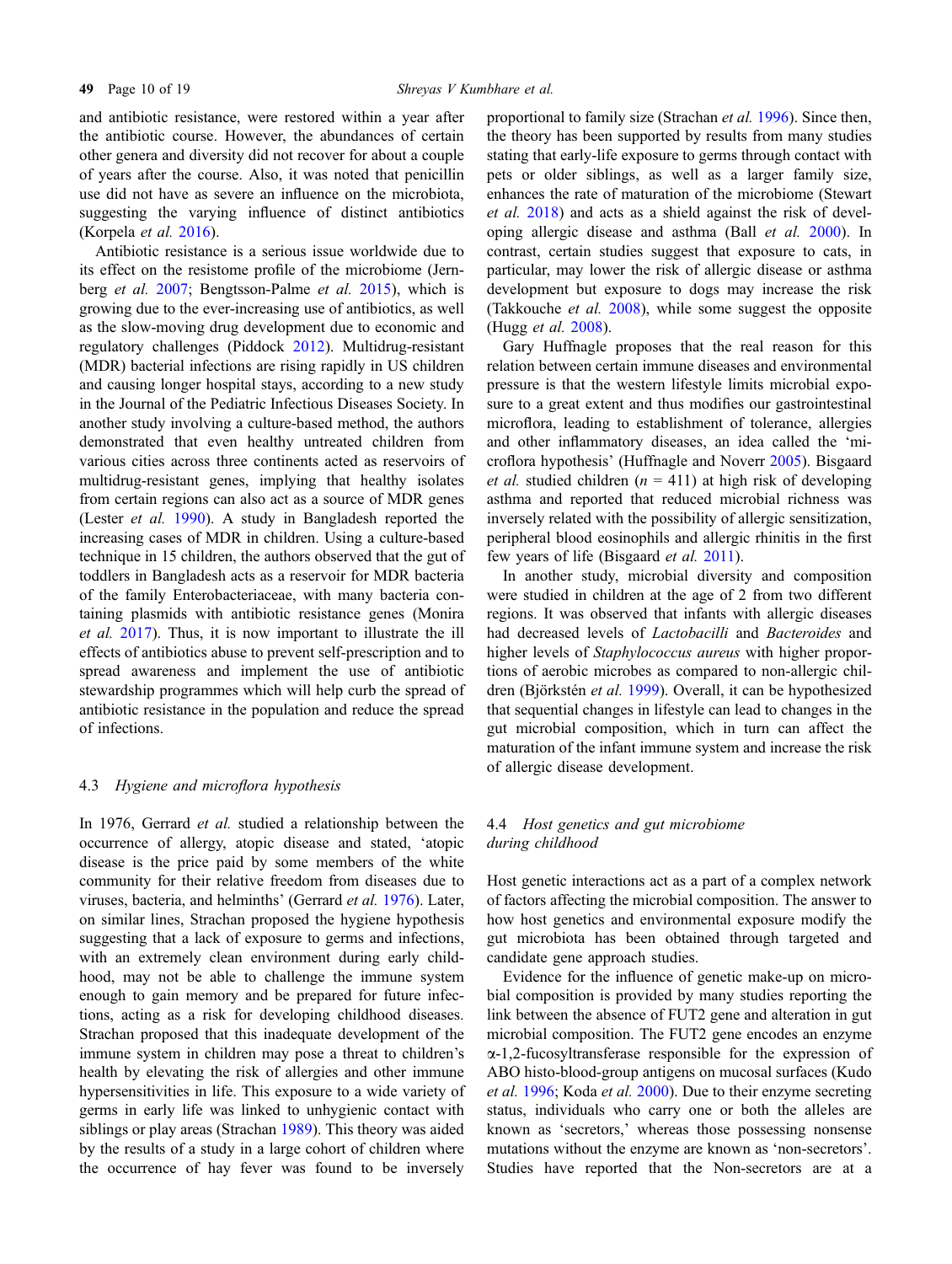<span id="page-10-0"></span>disadvantage and are more prone to inflammatory disorders such as coeliac and Crohn's disease (McGovern et al. [2010;](#page-15-0) Forni *et al.* [2014\)](#page-12-0), which may be possibly due to modifications in the gut microbiota (Rausch et al. [2011;](#page-16-0) Tong et al. [2014\)](#page-17-0). In humans, twin pairs make it easier to study genotype changes and its health influences; thus, most of the studies providing such valuable information are based on twin pair studies.

Stewart and colleagues used temporal temperature gradient gel electrophoresis (TTGE) to understand the link between host genetics and microbial composition in children. While studying the Eubacterial population, the authors observed that the degree of similarity in the bacterial community was higher in identical compared with non-identical twins and was lowest in the unrelated control group (Stewart et al. [2005](#page-17-0)). Authors in another study further observed the role of several functional genomic variations linked to IBD in the genes NOD2, CARD9, ATG16L1, IRGM and FUT2. Analysis revealed that in healthy controls a higher genetic risk of IBD was associated with a decrease in the genus Roseburia of the phylum Firmicutes (Imhann et al. [2016](#page-14-0)).

In a recent study, Kumbhare *et al.* showed that the gut bacterial community structure in 13–14-year-old Indian and Finnish children differs significantly. Specifically, the Finnish children possessed higher Blautia and Bifidobacterium, while genera Prevotella and Megasphaera were predominant in the Indian children. The study also demonstrated a strong influence of FUT2 and birth mode variants on specific gut bacterial taxa, the influence of which was noticed to differ between the two populations under study (Kumbhare et al. [2017\)](#page-14-0).

Apart from the studies performed in children, many studies have been performed in adults (Zoetendal et al. [2001;](#page-18-0) Turnbaugh et al. [2009a](#page-17-0); Goodrich et al. [2014\)](#page-13-0) involving gene targeted approaches which provide clear evidence that the host genetic make-up influences the gut microbial composition. Elaborate studies in human children are thus needed to provide a detailed understanding of the relationship between gut microbiota and host genotype from the initial stages; thus, it can act as a guide for microbiota targeted approaches.

## 5. Conclusion

A significant revolution in the sequencing technologies in the past decade has enabled researchers to decipher the 'host-microbe' interplay in a more robust and cost-effective way than earlier. This has enriched our understanding of the role of microbiota in human health and disease development, proving microbiota to be a major influencer of host health. The research studies discussed in this review have furthered our understanding of how the factors influence or are associated with immune and physiological development, the mechanisms of which are now known to be mediated through the microbiome. Thus, studies in this direction are

needed to delineate the core microbial composition during early age and understand the role of the microbiome in host health development.

Understanding the changes in the gut microbial community right from the early stages may advance our knowledge of dysbiosis associated with the development of allergies, gastrointestinal diseases and metabolic disorders such as obesity and diabetes during childhood. These efforts will lead to the development of disease-specific biomarkers that can be used potentially for diagnostics and eventually to design treatment strategies.

Additionally, it is now evident from many studies that exploring the diversity of host-associated microbes will provide only a partial picture of the actual host-microbiome interactions; thus, use of multi-omics approaches will help us determine the functionality of these gut residents and provide deeper insights into the complex interactions. This integrated approach will eventually help in designing holistic treatment regimens, especially in the early stage of life, to improve both maternal and child health.

Considering the recent advancements in microbiome studies, the therapeutics for modulating the microbiome for health has now moved from being 'community medicine' to 'personalized medicine', thus posing a serious need to carry out comprehensive studies to understand the individual responses to the interventions carried out worldwide. These efforts will help in creating a personalized intervention, especially in mothers and infants, to modulate the microbiome and thus improve health.

It is to be noted that this review makes an attempt to summarize the current understanding based on the studies published till the time of constituting this article, and the authors sincerely apologize if not all the recent studies have been cited in this article.

# Acknowledgements

The author SVK acknowledges the Indian Council of Medical Research (ICMR) for the Senior Research Fellowship (SRF) grant (No. 3/1/2/27/15-RCH).

# References

- Aagaard K, Riehle K, Ma J, Segata N, Mistretta TA, Coarfa C and Versalovic J 2012 A metagenomic approach to characterization of the vaginal microbiome signature in pregnancy. PLoS ONE 7 e36466
- Adlerberth I and Wold AE 2009 Establishment of the gut microbiota in Western infants. Acta Paediatr. 98 229–238
- Adlercreutz EH, Wingren CJ, Vincente RP, Merlo J and Agardh D 2015 Perinatal risk factors increase the risk of being affected by both type 1 diabetes and coeliac disease. Acta Paediatr. 104 178–184
- Ajslev TA, Andersen CS, Gamborg M, Sørensen TIA and Jess T 2011 Childhood overweight after establishment of the gut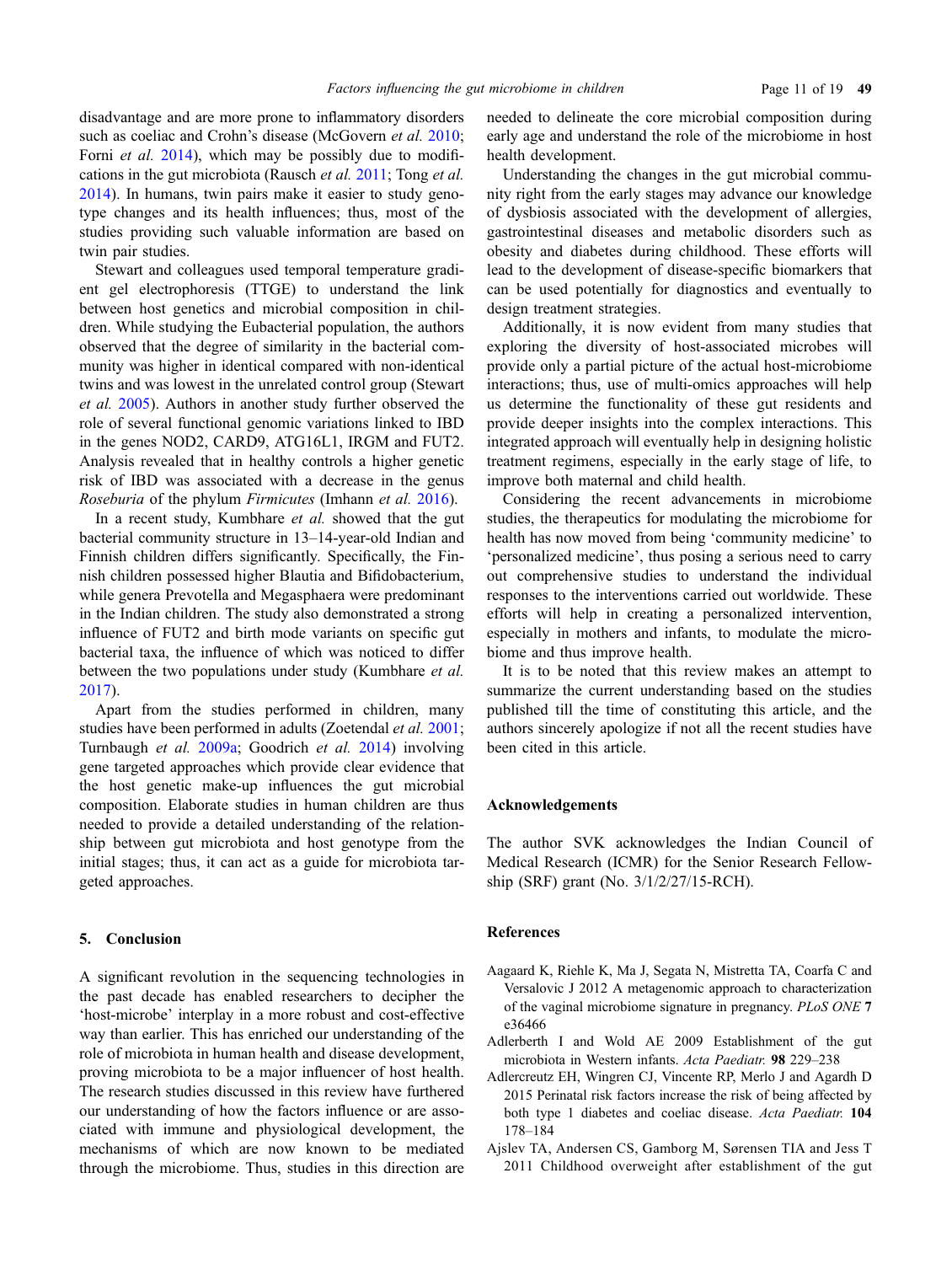<span id="page-11-0"></span>microbiota : The role of delivery mode, pre-pregnancy weight and early administration of antibiotics. Int. J. Obes. 35 522–529

- Akobeng AK 2005 Effect of breast feeding on risk of coeliac disease: A systematic review and meta-analysis of observational studies. Arch. Dis. Child. 91 39–43
- Alexander V, Northrup V and Bizzarro M 2011 Antibiotic exposure in the newborn intensive care unit and the risk of necrotizing enterocolitis. J. Pediatr. 159 392–397
- Al-Hertani W, Sen RY, Byers DM and Bortolussi R 2007 Human newborn polymorphonuclear neutrophils exhibit decreased levels of MyD88 and attenuated p38 phosphorylation in response to lipopolysaccharide. Clin. Invest. Med. 30 E44–E53
- Arboleya S, Binetti A, Salazar N, Fernández N, Solís G, Hernández-Barranco A and Gueimonde M 2012 Establishment and development of intestinal microbiota in preterm neonates. FEMS Microbiol. Ecol. 79 763–772
- Azad MB, Konya T, Maughan H, Guttman DS, Field CJ, Chari RS and Kozyrskyj AL 2013 Gut microbiota of healthy Canadian infants: Profiles by mode of delivery and infant diet at 4 months. Can. Med. Assoc. J. 185 385–394
- Bäckhed F, Roswall J, Peng Y, Feng Q, Jia H, Kovatcheva-Datchary P and Jun W 2015 Dynamics and stabilization of the human gut microbiome during the first year of life. Cell Host Microbe 17 690–703
- Bager P, Wohlfahrt J and Westergaard T 2008 Caesarean delivery and risk of atopy and allergic disease: Meta-analyses. Clin. Exp. Allergy 38 634–642
- Bailey LC, Forrest CB, Zhang P, Richards TM, Livshits A and Derusso PA 2018 Association of antibiotics in infancy with early childhood obesity. JAMA Pediatr. 19104 1063–1069
- Ball TM, Castro-Rodriguez JA, Griffith KA, Holberg CJ, Martinez FD and Wright AL 2000 Siblings, day-care attendance, and the risk of asthma and wheezing during childhood. N. Engl. J. Med. 343 538–543
- Bassols J, Serino M, Carreras-Badosa G, Burcelin R, Blasco-Baque V, Lopez-Bermejo A and Fernandez-Real JM 2016 Gestational diabetes is associated with changes in placental microbiota and microbiome. Pediatr. Res. 80 777–784
- Baumann-Dudenhoeffer AM, D'Souza AW, Tarr PI, Warner BB and Dantas G 2018 Infant diet and maternal gestational weight gain predict early metabolic maturation of gut microbiomes. Nat. Med. 24 1822–1829
- Beaugerie L, Flahault A, Barbut F, Atlan P, Lalande V, Cousin P and Petit JC 2003 Antibiotic-associated diarrhoea and Clostridium difficile in the community. Aliment. Pharmacol. Ther. 17 905–912
- Bengtsson-Palme J, Angelin M, Huss M, Kjellqvist S, Kristiansson E, Palmgren H and Johansson A 2015 The human gut microbiome as a transporter of antibiotic resistance genes between continents. Antimicrob. Agents Chemother. 59 6551–6560
- Benno Y 1984 The intestinal microflora of infants; composition of fecal flora in breast and bottle Fed infants. Microbiol. Immunol. 28 975–986
- Bergström A, Skov TH, Bahl MI, Roager HM, Christensen LB, Ejlerskov KT and Licht TR 2014 Establishment of intestinal microbiota during early life: A longitudinal, explorative study of a large cohort of Danish infants. Appl. Environ. Microbiol. 80 2889–2900
- Bertelsen RJ, Brantsæter AL, Magnus MC, Haugen M, Myhre R, Jacobsson B and London SJ 2014 Probiotic milk consumption in pregnancy and infancy and subsequent childhood allergic diseases. J. Allergy Clin. Immunol. 133 165–171
- Biasucci G, Benenati B, Morelli L, Bessi E and Boehm G 2008 Cesarean delivery may affect the early biodiversity of intestinal bacteria. J. Nutr. 138 1796S–1800S
- Bisgaard H, Li N, Bonnelykke K, Chawes BLK, Skov T, Paludan-Müller G and Krogfelt KA 2011 Reduced diversity of the intestinal microbiota during infancy is associated with increased risk of allergic disease at school age. J. Allergy Clin. Immunol. 128 646–652
- Björkstén B, Naaber P, Sepp E and Mikelsaar M 1999 The intestinal microflora in allergic Estonian and Swedish 2-year-old children. Clin. Exp. Allergy. 29 342–346
- Boehm G and Moro G 2008 Structural and functional aspects of prebiotics used in infant nutrition. J. Nutr. 138 1818S–1828S
- Brower-Sinning R, Zhong D, Good M, Firek B, Baker R, Sodhi CP and Morowitz MJ 2014 Mucosa-associated bacterial diversity in necrotizing enterocolitis. PLoS ONE 9 e105046
- Brown KA, Khanafer N, Daneman N and Fisman DN 2013 Metaanalysis of antibiotics and the risk of community-associated Clostridium difficile infection. Antimicrob. Agents Chemother. 57 2326–2332
- Brown RG, Marchesi JR, Lee YS, Smith A, Lehne B, Kindinger LM and MacIntyre DA 2018 Vaginal dysbiosis increases risk of preterm fetal membrane rupture, neonatal sepsis and is exacerbated by erythromycin. BMC Med. 16 1-15
- Cabrera-rubio R 2012 The human milk microbiome changes over lactation and is shaped by maternal weight and mode of delivery. Am. J. Clin. Nutr. 96 544–551
- Cardwell CR, Stene LC, Joner G, Cinek O, Svensson J, Goldacre MJ and Patterson CC 2008 Caesarean section is associated with an increased risk of childhood-onset type 1 diabetes mellitus: A meta-analysis of observational studies. Diabetologia 51 726–735
- Cénit MC, Matzaraki V, Tigchelaar EF and Zhernakova A 2014 Rapidly expanding knowledge on the role of the gut microbiome in health and disease. Biochim. Biophys. Acta 1842 1981–1992
- Challier JC, Basu S, Bintein T, Minium J, Hotmire K, Catalano PM and Hauguel-de Mouzon S 2008 Obesity in pregnancy stimulates macrophage accumulation and inflammation in the placenta. Placenta 29 274–281
- Chen J, Cai W and Feng Y 2007 Development of intestinal bifidobacteria and lactobacilli in breast-fed neonates. Clin. Nutr. 26 559–566
- Cho I, Yamanishi S, Cox L, Methe´ BA, Zavadil J, Li K, Gao Z, Mahana D, Raju K, Teitler I, Li H, Alekseyenko AV and Blaser MJ 2012 Antibiotics in early life alter the murine colonic microbiome and adiposity. Nature 488 621–629
- Chu DM, Meyer KM, Prince AL and Aagaard KM 2016 Impact of maternal nutrition in pregnancy and lactation on offspring gut microbial composition and function. Gut Microbes 7 459–470
- Chu DM, Ma J, Prince AL, Antony KM, Seferovic MD and Aagaard KM 2017a Maturation of the infant microbiome community structure and function across multiple body sites and in relation to mode of delivery. Nat. Med.
- Chu S, Chen Q, Chen Y, Bao Y, Wu M and Zhang J 2017b Cesarean section without medical indication and risk of childhood asthma, and attenuation by breastfeeding. PLoS ONE 12 e0184920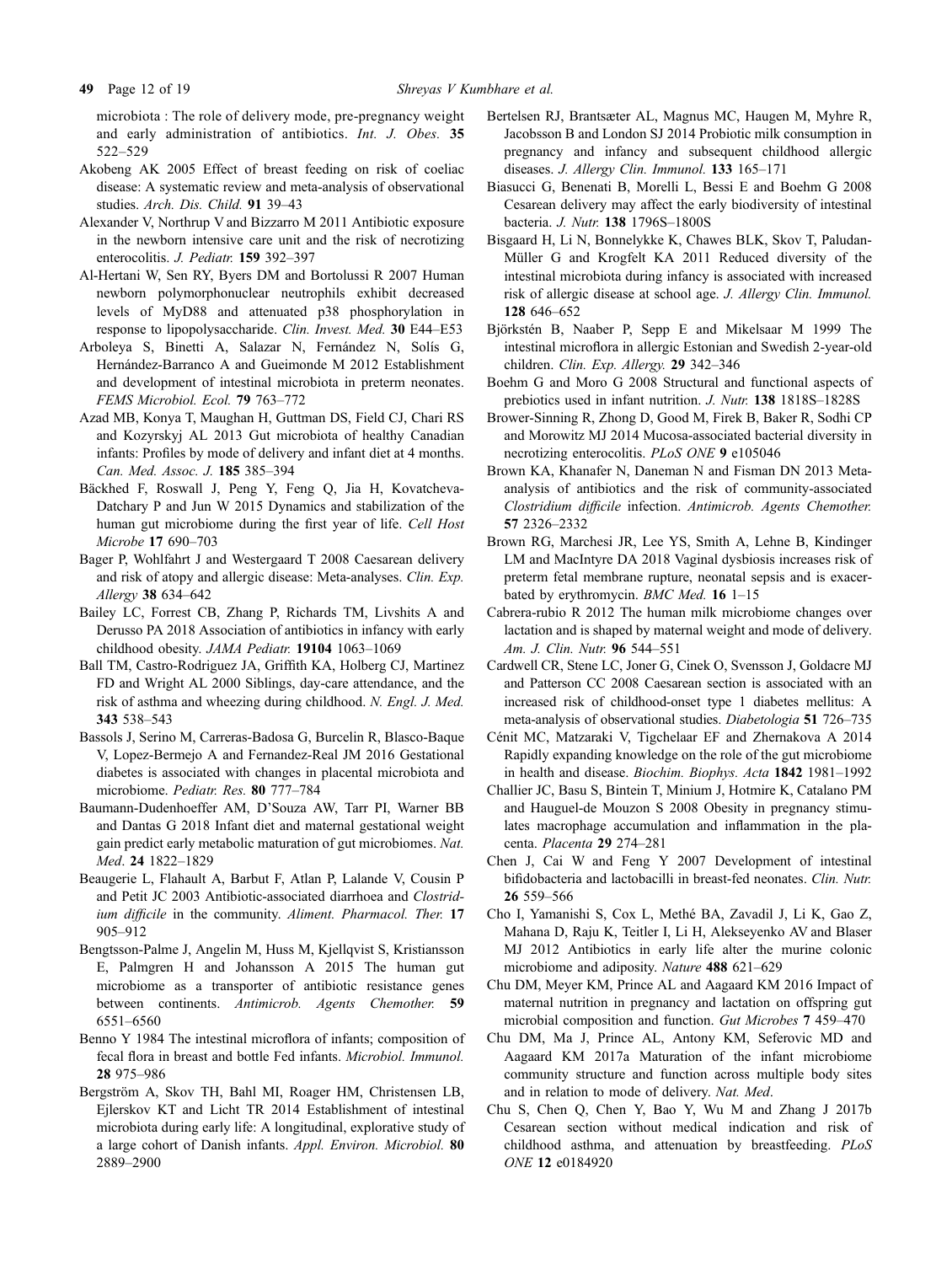- <span id="page-12-0"></span>Clark RH 2006 Reported medication Use in the neonatal intensive care unit: Data from a large national data Set. Pediatrics 117 1979–1987
- Collado MC, Isolauri E, Laitinen K and Salminen S 2008 Distinct composition of gut microbiota during pregnancy in overweight and normal-weight women. Am. J. Clin. Nutr. 88 894–899
- Collado MC, Isolauri E, Laitinen K and Salminen S 2010 Effect of mother's weight on infant's microbiota acquisition, composition, and activity during early infancy: A prospective follow-up study initiated in early pregnancy. Am. J. Clin. Nutr. 92 1023–e31030
- Collado MC, Laitinen K, Salminen S and Isolauri E 2012 Maternal weight and excessive weight gain during pregnancy modify the immunomodulatory potential of breast milk. Pediatr. Res. 72 77–85
- Combellick JL, Shin H, Shin D, Cai Y, Hagan H, Lacher C, Lin DL, McCauley K, Lynch SV and Dominguez-Bello MG 2018 Differences in the fecal microbiota of neonates born at home or in the hospital. Sci. Rep. 8 15660
- Cong X, Xu W, Janton S, Henderson WA, Matson A, McGrath JM and Graf J 2016 Gut microbiome developmental patterns in early life of preterm infants: Impacts of feeding and gender. PLoS ONE 11 1–19
- David LA, Maurice CF, Carmody RN, Gootenberg DB, Button JE, Wolfe BE and Turnbaugh PJ 2014 Diet rapidly and reproducibly alters the human gut microbiome Lawrence. Nature. 505 559–563
- De Filippo C, Cavalieri D, Di Paola M, Ramazzotti M, Poullet JB, Massart S and Lionetti P 2010 Impact of diet in shaping gut microbiota revealed by a comparative study in children from Europe and rural Africa. Proc. Natl. Acad. Sci. U S A 107 14691–14696
- De Filippis F, Pellegrini N, Vannini L, Jeffery IB, La Storia A, Laghi L and Ercolini D 2016 High-level adherence to a Mediterranean diet beneficially impacts the gut microbiota and associated metabolome. Gut. 0 1–10
- De La Cochetière MF, Durand T, Lepage P, Bourreille A, Galmiche JP, Doré J and De La Cochetie MF 2005 Resilience of the dominant human fecal Microbiota upon short-course antibiotic challenge. J. Clin. Microbiol. 43 5588–5592
- de Palma G, Capilla A, Nova E, Castillejo G, Varea V, Pozo T and Sanz Y 2012 Influence of milk-feeding type and genetic risk of developing coeliac disease on intestinal microbiota of infants: The PROFICEL study. PLoS ONE 7 e30791
- Deierlein AL, Siega-Riz AM, Chantala K and Herring AH 2011 The association between maternal glucose concentration and child BMI at age 3 years. Diabetes Care. 34 480–484
- Dethlefsen L and Relman DA 2011 Incomplete recovery and individualized responses of the human distal gut microbiota to repeated antibiotic perturbation. Proc. Natl. Acad. Sci. U S A 108 4554–4561
- DiGiulio DB, Romero R, Amogan HP, Kusanovic JP, Bik EM, Gotsch F and Relman DA 2008 Microbial prevalence, diversity and abundance in amniotic fluid during preterm labor: A molecular and culture-based investigation. PLoS ONE 3 e3056
- DiGiulio DB, Callahan BJ, McMurdie PJ, Costello EK, Lyell DJ, Robaczewska A and Relman DA 2015 Temporal and spatial variation of the human microbiota during pregnancy. Proc. Natl. Acad. Sci. U S A 112 11060
- Ditchfield AM, Desforges M, Mills TA, Glazier JD, Wareing M, Mynett K and Greenwood SL 2015 Maternal obesity is

associated with a reduction in placental taurine transporter activity. Int. J. Obes. 39 557–564

- Dogra S, Sakwinska O, Soh S-E, Ngo-Bru C, Bruck WM, Berger B and Holbrook JD 2015 Dynamics of infant gut microbiota are influenced by delivery mode and gestational duration and are associated with subsequent. MBio. 6 e02419-14
- Dolatkhah N, Hajifaraji M, Abbasalizadeh F, Aghamohammadzadeh N, Mehrabi Y and Abbasi MM 2015 Is there a value for probiotic supplements in gestational diabetes mellitus? A randomized clinical trial. J. Health Popul. Nutr. 33 1–8
- Dominguez-bello MG, Costello EK, Contreras M, Magris M and Hidalgo G 2010 Delivery mode shapes the acquisition and structure of the initial microbiota across multiple body habitats in newborns. Proc. Natl. Acad. Sci. USA 107 11971–11975
- Dominguez-bello MG, De Jesus-laboy KM, Shen N, Cox LM, Amir A, Gonzalez A and Clemente JC 2016 Partial restoration of the microbiota of cesarean-born infants via vaginal microbial transfer. Nat. Med. 22 250–253
- Donders GG, Van Bulck B, Caudron J, Londers L, Vereecken A and Spitz B 2000 Relationship of bacterial vaginosis and mycoplasmas to the risk of spontaneous abortion. Am. J. Obstet. Gynecol. 183 431–437
- Doré J, Simrén M, Buttle L and Guarner F 2013 Hot topics in gut microbiota. United Eur. Gastroenterol. J. 1 311–318
- Dubinkina VB, Tyakht AV, Odintsova VY, Yarygin KS, Kovarsky BA, Pavlenko AV and Govorun VM 2017 Links of gut microbiota composition with alcohol dependence syndrome and alcoholic liver disease. Microbiome 5 141
- Eggesbø M, Botten G, Stigum H, Nafstad P and Magnus P 2003 Is delivery by cesarean section a risk factor for food allergy? J. Allergy Clin. Immunol. 112 420–426
- Embleton ND, Berrington JE, Dorling J, Ewer AK, Juszczak E, Kirby JA and Cummings SP 2017 Mechanisms affecting the gut of preterm infants in enteral feeding trials. Front Nutr. 4 14
- Fallani M, Young D, Scott J, Norin E, Amarri S, Adam R and Dore J 2010 Intestinal microbiota of 6-week-old infants across Europe: Geographic influence beyond delivery mode, breastfeeding, and antibiotics. J. Pediatr. Gastroenterol. Nutr. 51 77–84
- Fanaro S, Chierici R, Guerrini P and Vigi V 2003 Intestinal microflora in early infancy: Composition and development. Acta Paediatr. Suppl. 92 48–55
- Faraji R 2012 Prevalence of vaginal candidiasis infection in diabetic women. Afr. J. Microbiol. Res. 6 2773–2778
- Fardini Y, Chung P, Dumm R, Joshi N and Han YW 2010 Transmission of diverse oral bacteria to murine placenta: Evidence for the oral microbiome as a potential source of intrauterine infection. Infect. Immun. 78 1789–1796
- Flynn CA, Helwig AL and Meurer L 1999 Bacterial vaginosis in pregnancy and the risk of prematurity: A meta-analysis. J. Fam. Pract. 48 885–889
- Forni D, Cleynen I, Ferrante M, Cassinotti A, Cagliani R, Ardizzone S and Sironi M 2014 ABO histo-blood group might modulate predisposition to Crohn's disease and affect disease behavior. J. Crohn's Colitis. 8 489–494
- Fouhy F, Guinane CM, Hussey S, Wall R, Ryan CA, Dempsey EM and Cotter PD 2012 High-throughput sequencing reveals the incomplete, short-term recovery of infant gut microbiota following parenteral antibiotic treatment with ampicillin and gentamicin. Antimicrob. Agents Chemother. 56 5811–5820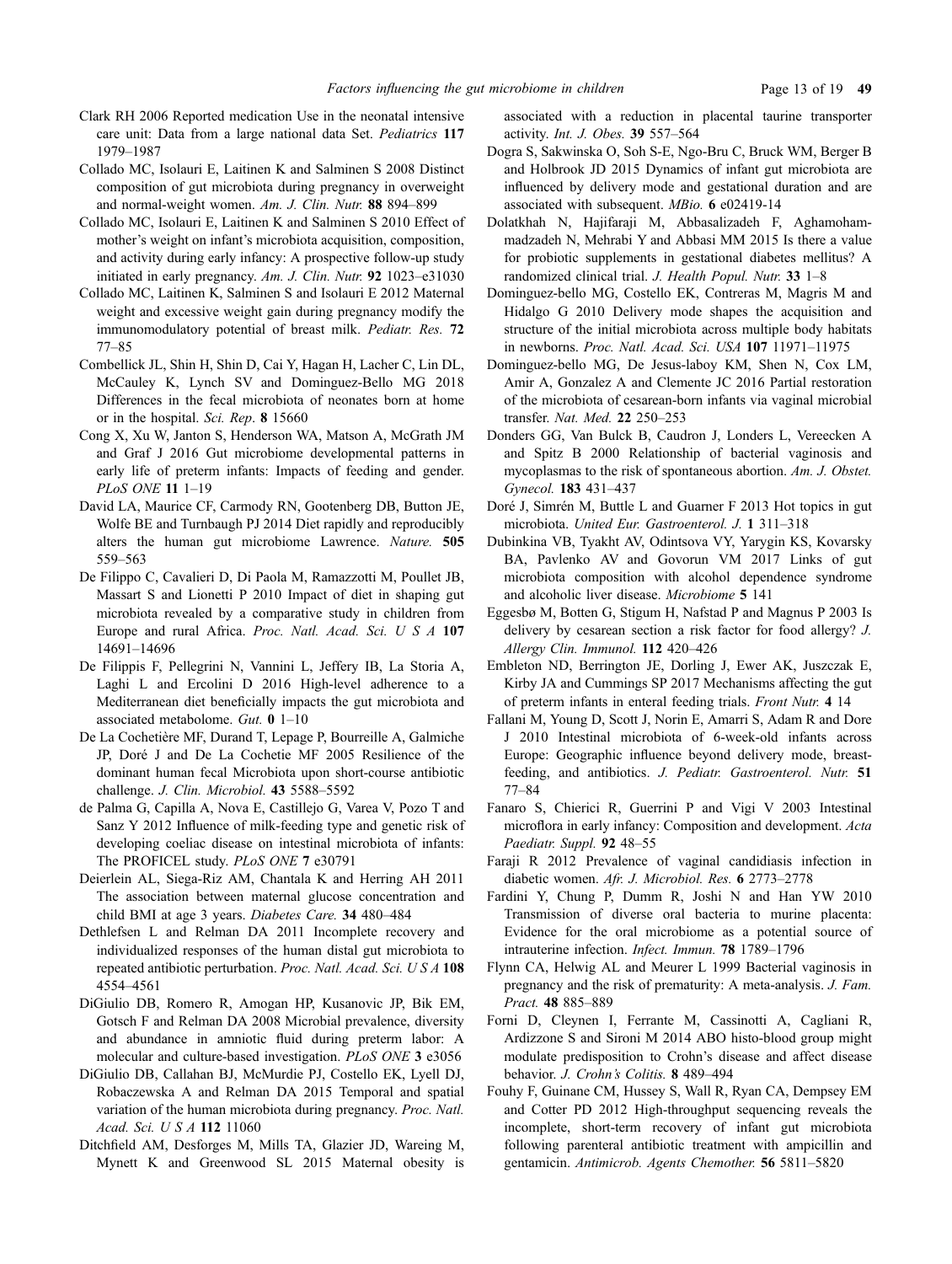- <span id="page-13-0"></span>Freitas AC, Chaban B, Bocking A, Rocco M, Yang S, Hill JE and Yudin M 2017 The vaginal microbiome of pregnant women is less rich and diverse, with lower prevalence of Mollicutes, compared to non-pregnant women. Sci. Rep. 7 9212, 1–16
- Fricke WF 2014 The more the merrier? Reduced fecal microbiota diversity in preterm infants treated with antibiotics. J. Pediatr. 165 8–10
- Gaillard R, Durmus B, Hofman A, MacKenbach JP, Steegers EAP and Jaddoe VWV 2013 Risk factors and outcomes of maternal obesity and excessive weight gain during pregnancy. Obesity 21 1046–1055
- Gallardo JM, Gõmez-Lõpez J, Medina-Bravo P, Juárez-Sánchez F, Contreras-Ramos A, Galicia-Esquivel M and Klünder-Klünder M 2015 Maternal obesity increases oxidative stress in the newborn. Obesity 23 1650–1654
- Galley JD, Bailey M, Dush CK, Schoppe-Sullivan S and Christian LM 2014 Maternal obesity is associated with alterations in the gut microbiome in toddlers. PLoS ONE 9 e113026
- Gerrard JW, Geddes CA, Reggin PL, Gerrard CD and Horne S 1976 Serum IgE levels in white and metis communities in Saskatchewan. Ann. Allergy 37 91–100
- Gervassi AL and Horton H 2014 Is infant immunity actively suppressed or immature? Virology: Res. Treat. 5 1-9
- Gewolb IH, Schwalbe RS, Taciak VL, Harrison TS and Panigrahi P 1999 Stool microflora in extremely low birthweight infants. Arch Dis Child - Fetal Neonatal Ed. 80 F167–F173
- Gibson DL, Gill SK, Brown K, Tasnim N, Ghosh S, Innis S and Jacobson K 2015 Maternal exposure to fish oil primes offspring to harbor intestinal pathobionts associated with altered immune cell balance. Gut. Microbes. 6 24–32
- Gibson MK, Wang B, Ahmadi S, Burnham CD, Tarr PI, Warner BB and Dantas G 2016 Developmental dynamics of the preterm infant gut microbiota and antibiotic resistome. Nat. Microbiol. 1 16024
- Gohir W, Whelan FJ, Surette MG, Moore C, Jonathan D, Sloboda DM and Schertzer JD 2015 Pregnancy-related changes in the maternal gut microbiota are dependent upon the mother's periconceptional diet pregnancy-related changes in the maternal gut microbiota are dependent upon the mother's periconceptional diet. Gut. Microbes 0976 310–320
- Gomez A, Petrzelkova KJ, Burns MB, Yeoman CJ, Amato KR, Vlckova K and Blekhman R 2016 Gut microbiome of coexisting BaAka pygmies and Bantu reflects gradients of traditional subsistence patterns. Cell Rep. 14 2142–2153
- Gomez-Arango LF, Barrett HL, McIntyre HD, Callaway LK, Morrison M, Nitert MD and Foxcroft K 2016 Connections between the gut microbiome and metabolic hormones in early pregnancy in overweight and obese women. Diabetes 65 2214–2223
- Gomez-Arango LF, Barrett HL, McIntyre HD, Callaway LK, Morrison M and Nitert MD 2017 Antibiotic treatment at delivery shapes the initial oral microbiome in neonates. Sci. Rep. 7 1–10
- Gonzalez-Perez G, Hicks AL, Tekieli TM, Radens CM, Williams BL and Lamousé-Smith ESN 2016 Maternal antibiotic treatment impacts development of the neonatal intestinal microbiome and antiviral immunity. J. Immunol. 196 3768–3779
- Goodrich J, Waters J, Poole A, Sutter J, Koren O, Blekhman R and Ley RE 2014 Human genetics shape the gut microbiome. Cell. 159 789–799
- Greenwood C, Morrow AL, Lagomarcino AJ, Altaye M, Tafta DH, Yue Z, Newburge DS, Wardf DV and Schibler KR 2014 Early empiric antibiotic use in preterm infants is associated with lower bacterial diversity and higher relative abundance of Enterobacter. J. Pediatr. 165 23–29
- Gritz C and Bhandari V 2015 The human neonatal gut microbiome: A brief review. Front Pediatr. 3 17
- Gronlund MM 1999 Fecal Microflora in healthy infants born by different methods of delivery: Permanent changes in intestinal flora after caesarean delivery. J. Pediatr. Gastroenterol. Nutr. 28 19–25
- Guaraldi F and Salvatori G 2012 Effect of breast and formula feeding on gut microbiota shaping in newborns. Front Cell Infect. Microbiol. 94 1–4
- Hansen R, Scott KP, Khan S, Martin JC, Berry SH, Stevenson M and Hold GL 2015 First-pass meconium samples from healthy term vaginally-delivered neonates: An analysis of the Microbiota. PLoS ONE 10 e0133320
- Harmsen HJM, Wildeboer-Veloo AC, Raangs GC, Wagendorp AA, Klijn N, Bindels JG and Welling G 2000 Analysis of intestinal flora development in breast-fed and formula-fed infants by using molecular identification and detection methods. J. Pediatr. Gastroenterol. Nutr. 30 61–67
- Hay PE, Lamont RF, Taylor-Robinson D, Morgan DJ, Ison C and Pearson J 1994 Abnormal bacterial colonisation of the genital tract and subsequent preterm delivery and late miscarriage. Br. Med. J. 308 295
- Hill CJ, Lynch DB, Murphy K, Ulaszewska M, Jeffery IB, Shea CAO and Stanton C 2017 Evolution of gut microbiota composition from birth to 24 weeks in the INFANTMET cohort. Microbiome5 4
- Hillier SL, Nugent RP, Eschenbach DA, Krohn MA, Gibbs RS, Martin DH and Klebanoff MA 1995 Association between bacterial vaginosis and preterm delivery of a low-birth-weight infant. N. Engl. J. Med. 333 1737–1742
- Hoddinott P, Tappin D and Wright C 2008 Breast feeding. Br. Med. J. 336 881–887
- Horta B, Bahl R, Martines J and Victora C 2007 Evidence on the long-term effects of breastfeeding: Systematic reviews and metaanalyses (WHO), Geneva, Switzerland, pp. 1–52
- Hourigan SK, Ta A, Wong WSW, Clemency NC, Provenzano MG, Baveja R and Niederhuber JE 2016 The microbiome in necrotizing Enterocolitis: A case report in twins and minireview. Clin. Ther. 38 747–753
- Hu J, Nomura Y, Bashir A, Fernandez-Hernandez H, Itzkowitz S, Pei Z and Peter I 2013 Diversified microbiota of meconium is affected by maternal diabetes status. PLoS ONE 8 e78257
- Huffnagle GB and Noverr MC 2005 The 'microflora hypothesis' of allergic disease. Clin. Exp. Allergy. 35 1511–1520
- Hugg TT, Jaakkola MS, Ruotsalainen R, Pushkarev V and Jaakkola JJK 2008 Exposure to animals and the risk of allergic asthma: A population-based cross-sectional study in Finnish and Russian children. Environ. Health. 28 1–8
- Huse SM, Dethlefsen L, Huber JA, Welch DM, Relman DA and Sogin ML 2008 Exploring microbial diversity and taxonomy using SSU rRNA hypervariable tag sequencing. PLoS Genet. 6 e280
- Hussen HI, Persson M and Moradi T 2015 Maternal overweight and obesity are associated with increased risk of type 1 diabetes in offspring of parents without diabetes regardless of ethnicity. Diabetologia 58 1464–1473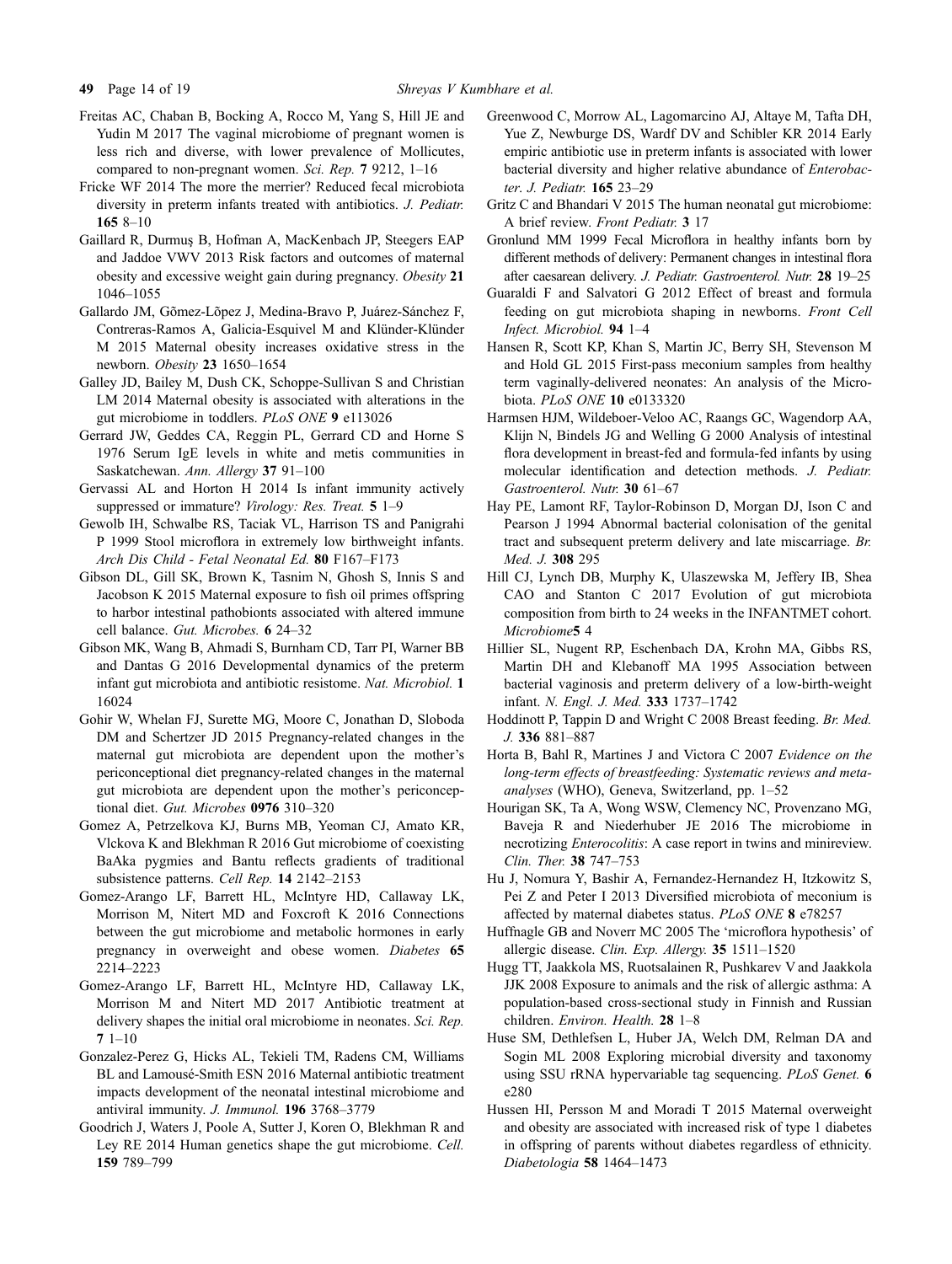- <span id="page-14-0"></span>Huurre A, Kalliomäki M, Rautava S, Rinne M, Salminen S and Isolauri E 2008 Mode of delivery - effects on gut microbiota and humoral immunity. Neonatology 93 236–240
- Hviid A, Svanström H and Frisch M 2011 Antibiotic use and inflammatory bowel diseases in childhood. Gut 60 49–54
- Imhann F, Vila AV, Bonder MJ, Fu J, Gevers D, Visschedijk MC and Weersma RK 2016 Interplay of host genetics and gut microbiota underlying the onset and clinical presentation of inflammatory bowel disease. Gut 0 1–12
- Itani T, Ayoub Moubareck C, Melki I, Rousseau C, Mangin I, Butel MJ and Karam Sarkis D 2017 Establishment and development of the intestinal microbiota of preterm infants in a Lebanese tertiary hospital. Anaerobe 43 4–14
- Jafarnejad S, Saremi S, Jafarnejad F and Arab A 2016 Effects of a Multispecies Probiotic Mixture on Glycemic Control and Inflammatory Status in Women with Gestational Diabetes: A Randomized Controlled Clinical Trial. J. Nutr. Metab.. 2016 5190846
- Jakobsson HE, Abrahamsson TR, Jenmalm MC, Harris K, Quince C, Jernberg C, Björkstén B, Engstrand L and Andersson AF 2014 Decreased gut microbiota diversity, delayed Bacteroidetes colonisation and reduced Th1 responses in infants delivered by caesarean section. Gut 63 559–566
- Jernberg C, Löfmark S, Edlund C and Jansson JK 2007 Long-term ecological impacts of antibiotic administration on the human intestinal microbiota. ISME J. 1 56–66
- Johnson CC, Ownby DR, Alford H, Havstad SL, Williams LK, Zoratti EM and Joseph CLM 2005 Antibiotic exposure in early infancy and risk for childhood atopy. J. Allergy Clin. Immunol. 115 1218–1224
- Jost T, Lacroix C, Braegger CP and Chassard C 2012 New insights in Gut microbiota establishment in healthy breast fed neonates. PLoS ONE 7 e66986
- Jost T, Lacroix C, Braegger C and Chassard C 2015 Impact of human milk bacteria and oligosaccharides on neonatal gut microbiota establishment and gut health. Nutr. Rev. 73 426–37
- Kaphingst KA, Persky S and Lachance C 2008 Obesity in pregnancy stimulates macrophage accumulation and inflammation in the placenta. Placenta 29 274–281
- Karamali M, Dadkhah F, Sadrkhanlou M, Jamilian M, Ahmadi S, Tajabadi-Ebrahimi M, Jafari P and Asemi Z 2016 Effects of probiotic supplementation on glycaemic control and lipid profiles in gestational diabetes: A randomized, double-blind, placebo-controlled trial. Diabetes Metab. 42 234–41
- Koda Y, Soejima M, Johnson PH, Smart E and Kimura H 2000 An Alu-mediated large deletion of the FUT2 gene in individuals with the ABO-Bombay phenotype. Hum. Genet. 106 80–85
- Koenig JE, Spor A, Scalfone N, Fricker AD, Stombaugh J, Knight R and Ley RE 2011 Succession of microbial consortia in the developing infant gut microbiome. Proc. Natl. Acad. Sci. USA 108 4578–4585
- Korpela K and de Vos WM 2018 Early life colonization of the human gut: Microbes matter everywhere. Curr. Opin. Microbiol. 44 70–78
- Korpela K, Salonen A, Virta LJ, Kekkonen RA, Forslund K, Bork P and De Vos WM 2016 Intestinal microbiome is related to lifetime antibiotic use in Finnish pre-school children. Nat. Commun. 7 1–8
- Kudo T, Iwasaki H, Nishihara S, Narimatsu H, Iwasaki H, Yazawa S, Akamatsu S, Ando T and Narimatsu I 1996 Molecular genetic

analysis of the human Lewis histo-blood group system. J. Biol. Chem. 271 9830–9837

- Kuhle S and Woolcott CG 2017 Caesarean section is associated with offspring obesity in childhood and young adulthood. Br. Med. J. 170 e162385
- Kumar R, Ouyang F, Story RE, Pongracic JA, Hong X, Wang G and Wang X 2009 Gestational diabetes, atopic dermatitis, and allergen sensitization in early childhood. J. Allergy Clin. Immunol. 124 1031–1038. e1–4
- Kumbhare SV, Kumar H, Chowdhury SP, Dhotre DP, Endo A, Mättö J and Shouche YS 2017 A cross-sectional comparative study of gut bacterial community of Indian and Finnish children. Sci. Rep. 7 1–13
- Kuntz S, Rudloff S and Kunz C 2008 Oligosaccharides from human milk influence growth-related characteristics of intestinally transformed and non-transformed intestinal cells. Br. J. Nutr. 99 462–471
- Kuppala VS, Meinzen-Derr J, Morrow AL and Schibler KR 2011 Prolonged initial empirical antibiotic treatment is associated with adverse outcomes in premature infants. J. Pediatr. 159 720–725
- Labrecque MT, Malone D, Caldwell KE and Allan AM 2016 Impact of ethanol and saccharin on fecal microbiome in pregnant and non-pregnant mice Matthew. J. Pregnancy Child Health 2 1000193, 1–14
- Laitinen K, Poussa T and Isolauri E 2009 Probiotics and dietary counselling contribute to glucose regulation during and after pregnancy: A randomised controlled trial. Br. J. Nutr. 101 1679–1687
- Larsson P-G, Platz-Christensen JJ, Thejls H, Forsum U and Påhlson C 1992 Incidence of pelvic inflammatory disease after firsttrimester legal abortion in women with bacterial vaginosis after treatment with metronidazole: a double-blind, randomized study. Am. J. Obstet. Gynecol. 166 100–103
- Leitich H and Kiss H 2007 Asymptomatic bacterial vaginosis and intermediate flora as risk factors for adverse pregnancy outcome. Best Pract. Res. Clin. Obstet. Gynaecol. 21 375–390
- Lester SC, Del M, Wang F, Perez Schael I, Jiang H and O'Brien TF 1990 The carriage of E. coli resistant to antimicrobial agents by healthy children in Boston, in Carcas, Venezuela and in Qin Pu, China. N. Engl. J. Med. 323 285–289
- Leta D, Aragaw K and Yared M 2016 Antibiotics susceptibility pattern of hospital indoor airborne bacteria in Hawassa University teaching and referral hospital, South Ethiopia. Int. J. Mod. Chem. Appl. Sci. 3 287–292
- Lin A, Bik EM, Costello EK, Dethlefsen L, Haque R, Relman DA and Singh U 2013 Distinct distal Gut microbiome diversity and composition in healthy children from Bangladesh and the United States. PLoS ONE 8 e53838
- Lindsay KL, Kennelly M, Culliton M, Smith T, Maguire OC, Shanahan F, Brennan L and McAuliffe FM 2014 Probiotics in obese pregnancy do not reduce maternal fasting glucose: a double-blind, placebo-controlled, randomized trial (Probiotics in Pregnancy Study). Am. J. Clin. Nutr. 99 1432–1439.
- Lindsay KL, Brennan L, Kennelly MA, Maguire OC, Smith T, Curran S, Coffey M, Foley ME, Hatunic M, Shanahan F and McAuliffe FM 2015 Impact of probiotics in women with gestational diabetes mellitus on metabolic health: a randomized controlled trial. Am. J. Obstet. Gynecol. 212 496.e1-11
- Liu D, Yu J, Li L, Ai Q, Feng J, Song C and Li H 2015 Bacterial community structure associated with elective cesarean section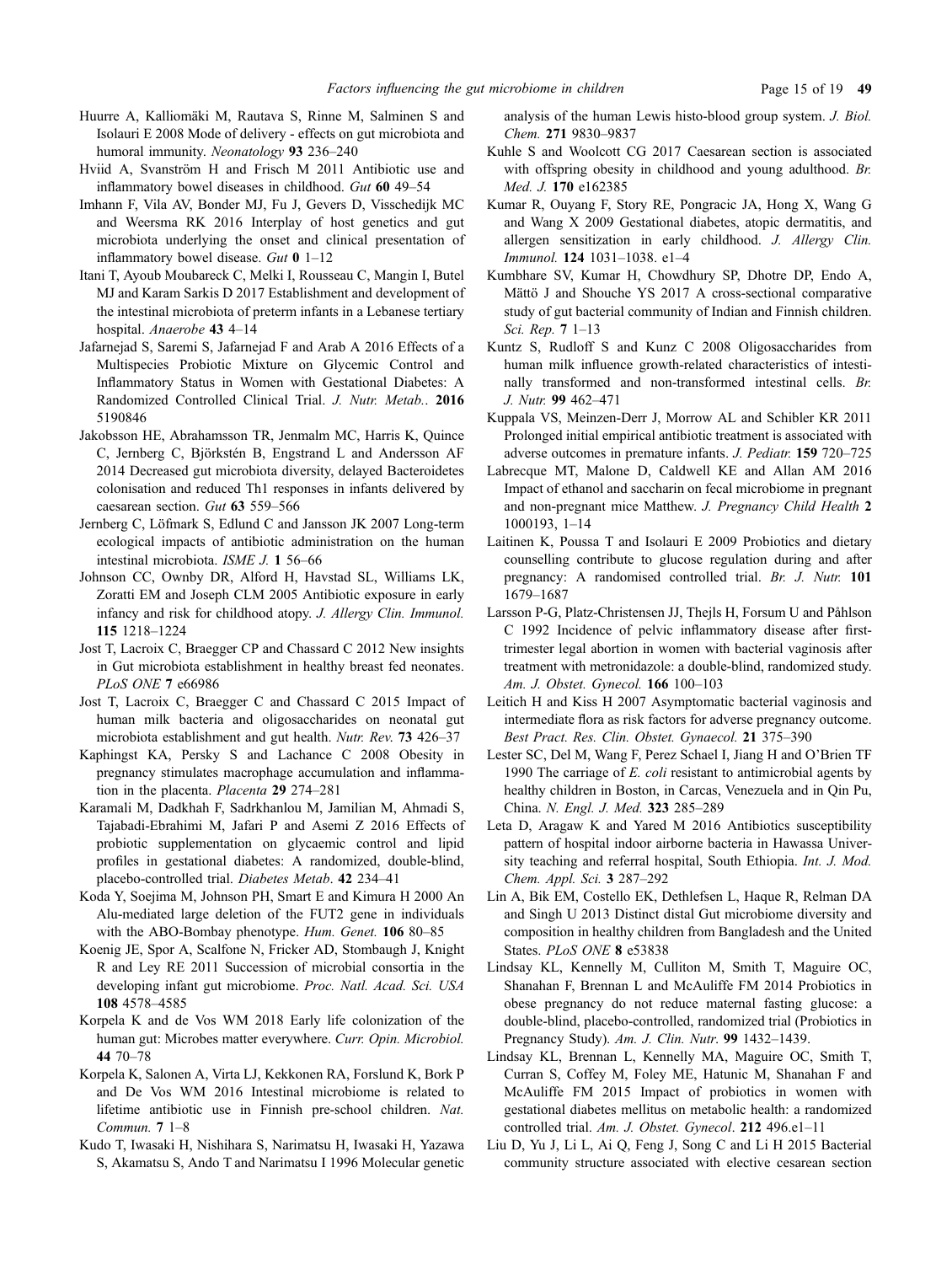<span id="page-15-0"></span>versus vaginal delivery in Chinese newborns. J. Pediatr. Gastroenterol. Nutr. 60 240–246

- Llahı´-Camp JM, Rai R, Ison C, Regan L and Taylor-Robinson D 1996 Association of bacterial vaginosis with a history of second trimester miscarriage. Hum. Reprod. 11 1575–1578
- Lorenza P, Federica DC, Andrea P, Pamela V and Bruno D 2014 The human gut microbiota: A dynamic interplay with the host from birth to senescence settled during childhood. Pediatr. Res.  $762 - 10$
- Lukic A, Napoli A, Santino I, Bianchi P, Nobili F, Ciampittiello G and Caserta D 2017 Cervicovaginal bacteria and fungi in pregnant diabetic and non-diabetic women a multicenter observational cohort study. Eur. Rev. Med. Pharmacol. Sci. 21 2303–2315
- Lundgren SN, Madan JC, Emond JA, Morrison HG, Christensen BC, Karagas MR and Hoen AG 2018 Maternal diet during pregnancy is related with the infant stool microbiome in a delivery mode-dependent manner. Microbiome 109 1–11
- Luoto R, et al. 2010 Impact of maternal probiotic-supplemented dietary counselling on pregnancy outcome and prenatal and postnatal growth: A double-blind, placebo-controlled study. Br. J. Nutr. 103 1792–1799
- Ma J, Prince AL, Bader D, et al. 2014 High-fat maternal diet during pregnancy persistently alters the offspring microbiome in a primate model. Nat. Commun. 5 3889
- MacIntyre DA, Chandiramani M, Lee YS, Kindinger L, Smith A, Angelopoulos N and Bennett PR 2015 The vaginal microbiome during pregnancy and the postpartum period in a European population. Sci. Rep. 5 1–9
- Magne F, Abély M, Boyer F, Morville P, Pochart P and Suau A 2006 Low species diversity and high interindividual variability in faeces of preterm infants as revealed by sequences of 16S rRNA genes and PCR-temporal temperature gradient gel electrophoresis profiles. FEMS Microbio. Ecol. 57 128–138
- Magnúsdóttir S, Ravcheev D, De Crécy-Lagard V and Thiele I 2015 Systematic genome assessment of B-vitamin biosynthesis suggests cooperation among gut microbes. *Front. Genet.* 6 148
- Marcobal A and Sonnenburg JL 2012 Human milk oligosaccharide consumption by intestinal microbiota. Clin. Microbio. Infect. 18 12–15
- Mårild K, Stephansson O, Montgomery S, Murray JA and Ludvigsson JF 2012 Pregnancy outcome and risk of celiac disease in offspring: A nationwide case-control study. Gastroenterol. 142 39–45
- Mårild K, Ye W, Lebwohl B, Green PHR, Blaser MJ, Card T and Ludvigsson JF 2013 Antibiotic exposure and the development of coeliac disease: A nationwide case-control study. BMC Gastroenterol. 13 109
- McGovern DPB, Jones MR, Taylor KD, Marciante K, Yan X, Dubinsky M and Rotter JI 2010 Fucosyltransferase 2 (FUT2) non-secretor status is associated with Crohn's disease. Hum. Mol. Genet. 19 3468–3476
- Mckeever TM, Lewis SA, Smith C, Collins J, Heatlie H, Frischer M and Kingdom U 2002 Early exposure to infections and antibiotics and the incidence of allergic disease : A birth cohort study with the west midlands general practice research database. J. Allergy Clin. Immunol. 109 43–50
- Mehta SH, Kruger M and Sokol RJ 2012 Is maternal diabetes a risk factor for childhood obesity? J. Matern. Fetal. Neonatal. Med. 25 41–44
- Metges CC, El-Khoury AE, Henneman L, Petzke KJ, Grant I, Bedri S and Young VR 1999 Availability of intestinal microbial lysine for whole body lysine homeostasis in human subjects. Am. J. Physiol. Endocrinol. Metab. 277 E597–E607
- Meyer KM, Mohammad M, Bode L, Chu DM, Ma J, Haymond M and Aagaard K 2017 Maternal diet structures the breast milk microbiome in association with human milk oligosaccharides and gut-associated bacteria. Am. J. Obstet. Gynecol. 216 S15
- Miralles O, Sánchez J, Palou A and Picó C 2006 A physiological role of breast milk leptin in body weight control in developing infants. Obesity. 14 1371–1377
- Miyake Y, Tanaka K, Okubo H, Sasaki S and Arakawa M 2014 Alcohol consumption during pregnancy and birth outcomes: The Kyushu Okinawa maternal and child health study. BMC Pregnancy Childbirth 14 79
- Miyoshi J, Bobe AM, Miyoshi S, Huang Y, Hubert N, Delmont TO and Chang EB 2017 Peripartum antibiotics promote gut dysbiosis, loss of immune tolerance, and inflammatory bowel disease in genetically prone offspring. Cell Rep. 20 491–504
- Moles L, Gómez M, Heilig H, Bustos G, Fuentes S, de Vos W and Jiménez E 2013 Bacterial diversity in meconium of preterm neonates and evolution of their fecal microbiota during the first month of life. PLoS ONE 8 e66986
- Monira S, Shabnam SA, Ali SI, Sadique A, Johura FT, Rahman KZ and Alam M 2017 Multi-drug resistant pathogenic bacteria in the gut of young children in Bangladesh. Gut. Pathogens. 9 4–11
- Morgan XC, Tickle TL, Sokol H, Gevers D, Devaney KL, Ward DV and Huttenhower C 2012 Dysfunction of the intestinal microbiome in inflammatory bowel disease and treatment. Genome. Biol. 13 R79
- Myhre R, Brantsæter AL, Myking S, Gjessing HK, Sengpiel V, Meltzer HM, Haugen M and Jacobsson B 2011 Intake of probiotic food and risk of spontaneous preterm delivery. Am. J. Clin. Nutr. 93 151–157
- Nakayama J, Yamamoto A, Palermo-Conde LA, Higashi K, Sonomoto K, Tan J and Lee YK 2017 Impact of westernized diet on gut microbiota in children on Leyte island. Front. Microbiol. 197 1–18
- Negele K, Heinrich J, Borte M, Von Berg A, Schaaf B, Lehmann I and Bolte G 2004 Mode of delivery and development of atopic disease during the first 2 years of life. Pediatr. Allergy Immunol. 15 48–54
- Neu J 2015 Developmental aspects of maternal-fetal, and infant gut microbiota and implications for long-term health. Matern. Health Neonatol. Perinatol. 1 6
- Nowakowska D, Kurnatowska A, Stray-Pedersen B and Wilczynski J 2004 Prevalence of fungi in the vagina, rectum and oral cavity in pregnant diabetic women: Relation to gestational age and symptoms. Acta Obstet. Gynecol. Scand. 83 251–256
- Odamaki T, Kato K, Sugahara H, Hashikura N, Takahashi S, Xiao JZ and Osawa R 2016 Age-related changes in gut microbiota composition from newborn to centenarian: A cross-sectional study. BMC Microbiol. 16 1–12
- Oddy WH 2017 Breastfeeding, childhood asthma, and allergic disease. Ann. Nutr. Metab. 70 26–36
- O'Hanlon DE, Moench TR and Cone RA 2013 Vaginal pH and microbicidal lactic acid when lactobacilli dominate the microbiota. PLoS ONE 8 e80074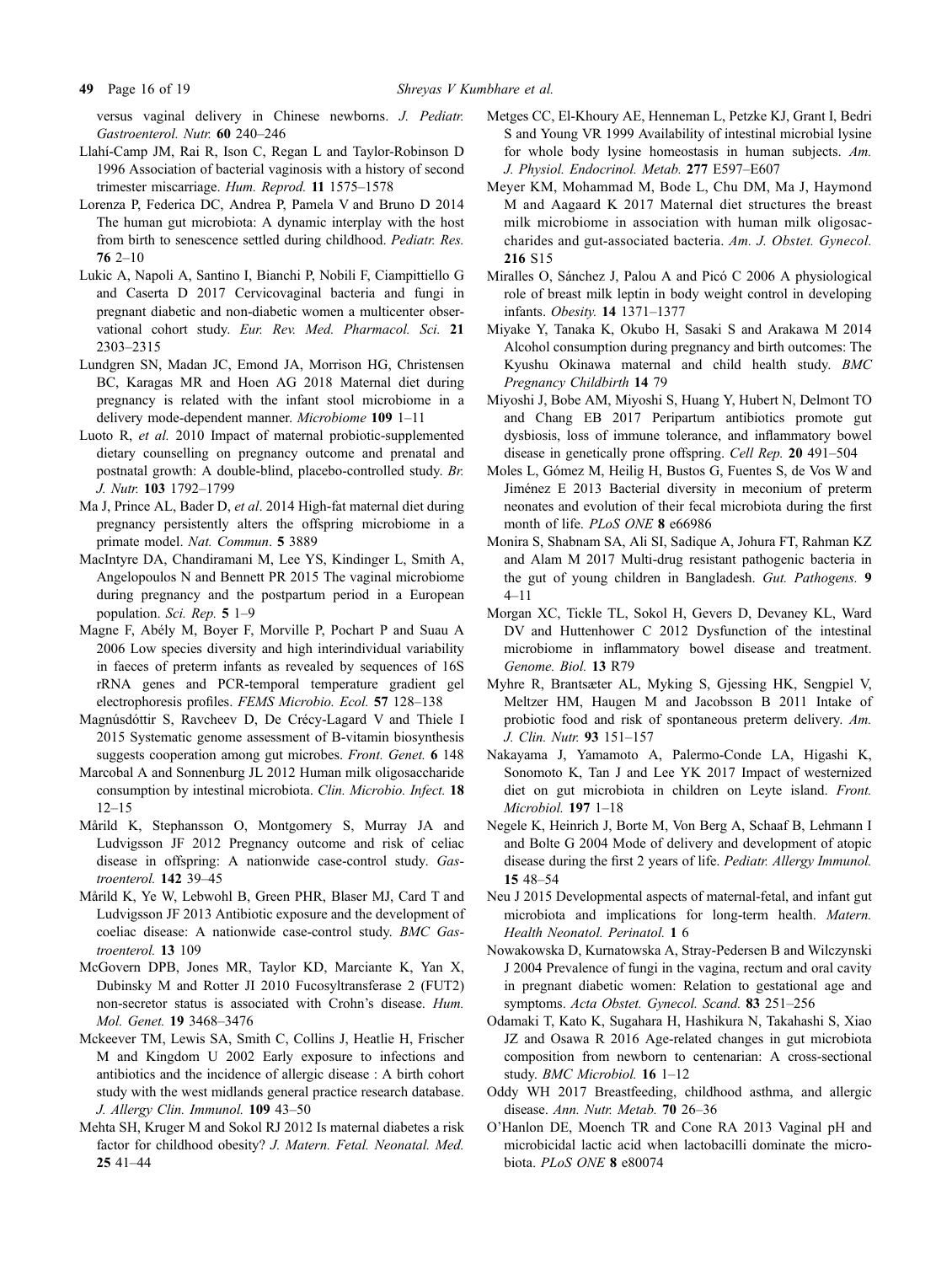- <span id="page-16-0"></span>Ottman N, Smidt H, de Vos WM and Belzer C 2012 The function of our microbiota: Who is out there and what do they do? Front Cell Infect. Microbiol. 2 1–11
- Ouellette EM, Rosett HL, Rosman NP and Weiner L 1977 Adverse effects on offspring of maternal alcohol abuse during pregnancy. N. Engl. J. Med. 297 528–530
- Panda S, El Khader I, Casellas F, López Vivancos J, García Cors M, Santiago A and Manichanh C 2014 Short-term effect of antibiotics on human gut microbiota. PLoS ONE 9 e95476
- Pandey PK, et al. 2012 Comparative analysis of fecal microflora of healthy full-term Indian infants born with different methods of delivery (vaginal vs cesarean): Acinetobacter sp. Prevalence in vaginally born infants. J. Biosci. 37 989–998
- Patel SJ, Oshodi A, Prasad P, Delamora P, Larson E, Zaoutis T and Saiman L 2009 Antibiotic Use in neonatal intensive care units and adherence cith centers for disease control and prevention 12 step campaign to prevent antimicrobial resistance. Pediatr. Infect. Dis. J. 28 1047–1051
- Patten DA and Collett A 2013 Exploring the immunomodulatory potential of microbial-associated molecular patterns derived from the enteric bacterial microbiota. Microbiology (United Kingdom) 159 1535–1544
- Penders J, Thijs C, Vink C, Stelma FF, Snijders B, Kummeling I and Stobberingh EE 2006 Factors influencing the composition of the intestinal microbiota in early infancy. Pediatrics 118 511–521
- Pereira PF, Alfenas Rde CG and Araújo RMA 2014 Does breastfeeding influence the risk of developing diabetes mellitus in children? A review of current evidence. J. Pediatr. (Rio. J.) 90 7–15
- Perez-Muñoz ME, Arrieta MC, Ramer-Tait AE and Walter J 2017 A critical assessment of the 'sterile womb' and 'in utero colonization' hypotheses: Implications for research on the pioneer infant microbiome. Microbiome 48 1–19
- Pettitt D and Knowler W 1998 Long-term effects of the intrauterine environment, birth weight, and breast feeding in Pima Indians. Diabetes Care 21 138–141
- Piddock LJ 2012 The crisis of no new antibiotics what is the way forward? Lancet Infect. Dis. 12 249–253
- Pirkola J, Pouta A, Bloigu A, Hartikainen AL, Laitinen J, Järvelin MR and Vääräsmäki M 2010 Risks of overweight and abdominal obesity at age 16 years associated with prenatal exposures to maternal prepregnancy overweight and gestational diabetes mellitus. Diabetes Care 33 1115–1121
- Prince AL, Ma J, Kannan PS, Alvarez M, Gisslen T, Harris RA, Sweeney EL, Knox CL, Lambers DS, Jobe AH, Chougnet CA, Kallapur SG and Aagaard KM 2016 The placental microbiome is altered among subjects with spontaneous preterm birth with and without chorioamnionitis. Am. J. Obstet. Gynecol. 214 627.e1–627.e16
- Rock R, Ben-Amram H, Neuman H, Hanya H, Koren O and Youngster I 2017 The impact of antibiotic use in breastfeeding women on the infant's gut microbiome - A prospective cohort study. Open Forum Infect. Dis. 4294126 S232
- Rashid MU, Zaura E, Buijs MJ, Keijser BJF, Crielaard W, Nord CE and Weintraub A 2015 Determining the long-term effect of antibiotic administration on the human normal intestinal microbiota using culture and pyrosequencing methods. Clin. Infect. Dis. 60 S77–S84
- Rausch P, Rehman A, Künzel S, Häsler R, Ott SJ, Schreiber S, Rosenstiel P, Franke A and Baines JF 2011 Colonic mucosaassociated microbiota is influenced by an interaction of Crohn disease and FUT2 (secretor) genotype. Proc. Natl. Acad. Sci. USA 108 19030–19035
- Romero R, Hassan SS, Gajer P, Tarca AL, Fadrosh DW, Nikita L and Ravel J 2014 The composition and stability of the vaginal microbiota of normal pregnant women is different from that of non-pregnant women. Microbiome 2 1–19
- Rouge´ C, Goldenberg O, Ferraris L, Berger B, Rochat F, Legrand A and de La Cochetière MF 2010 Investigation of the intestinal microbiota in preterm infants using different methods. Anaerobe 16 362–370
- Rutayisire E, Huang K, Liu Y and Tao F 2016a The mode of delivery affects the diversity and colonization pattern of the gut microbiota during the first year of infants' life: A systematic review. BMC Gastroenterol. 16 1–12
- Rutayisire E, Wu X, Huang K, Tao S, Chen Y and Tao F 2016b Cesarean section may increase the risk of both overweight and obesity in preschool children. BMC Pregnancy Childbirth 16 1–8
- Salminen S, Gibson GR, McCartney AL and Isolauri E 2004 Influence of mode of delivery on gut microbiota composition in seven year old children. Gut 53 1388–1389
- Santacruz A, Collado MC, García-Valdés L, Segura MT, Martín-Lagos JA, Anjos T, Martí-Romero M, Lopez RM, Florido J, Campoy C and Sanz Y 2010 Gut microbiota composition is associated with body weight, weight gain and biochemical parameters in pregnant women. Br. J. Nutr. 104 83–92
- Savage JH, et al. 2018 Diet during pregnancy and infancy and the infant intestinal microbiome. J. Pediatr. 203 47–54
- Scholtens PAMJ, Oozeer R, Martin R, Ben AK and Knol J 2012 The early settlers: Intestinal microbiology in early life. Annu. Rev. Food. Sci. Technol. 3 425–447
- Schwandner R, Dziarski R, Wesche H, Rothe M and Kirschning CJ 1999 Peptidoglycan- and lipoteichoic acid-induced cell activation is mediated by toll-like receptor 2\*. J. Biol. Chem. 274 17406–17409
- Schwiertz A, Gruhl B, Löbnitz M, Michel P, Radke M and Blaut M 2003 Development of the intestinal bacterial composition in hospitalized preterm infants in comparison with breast-fed, fullterm infants. Pediatr. Res. 54 393-399
- Sela DA, Chapman J, Adeuya A, Kim JH, Chen F, Whitehead TR and Mills DA 2008 The genome sequence of Bifidobacterium longum subsp. infantis reveals adaptations for milk utilization within the infant microbiome. Proc. Natl. Acad. Sci. USA 105 18964–18969
- Sharma M and Solanki A 2014 Original research article prevalence of Candida infection in pregnant women with and without diabetes. Int. J. Curr. Microbiol. App. Sci. 3 605–610
- Singh S, Karagas MR and Mueller NT 2017 Charting the maternal and infant microbiome: What is the role of diabetes and obesity in pregnancy? Current Diabetes Rep. 17 11
- Smid MC, Ricks NM, Panzer A, McCoy AN, Azcarate-Peril MA, Keku TO and Boggess KA 2018 Maternal gut microbiome biodiversity in pregnancy. Am. J. Perinatol. 35 24–30
- Song HJ, Shim KN, Jung SA, Choi HJ, Lee MA, Ryu KH and Yoo K 2008 Antibiotic-associated diarrhea: Candidate organisms other than Clostridium difficile. Korean J. Internal. Med. 23 9–15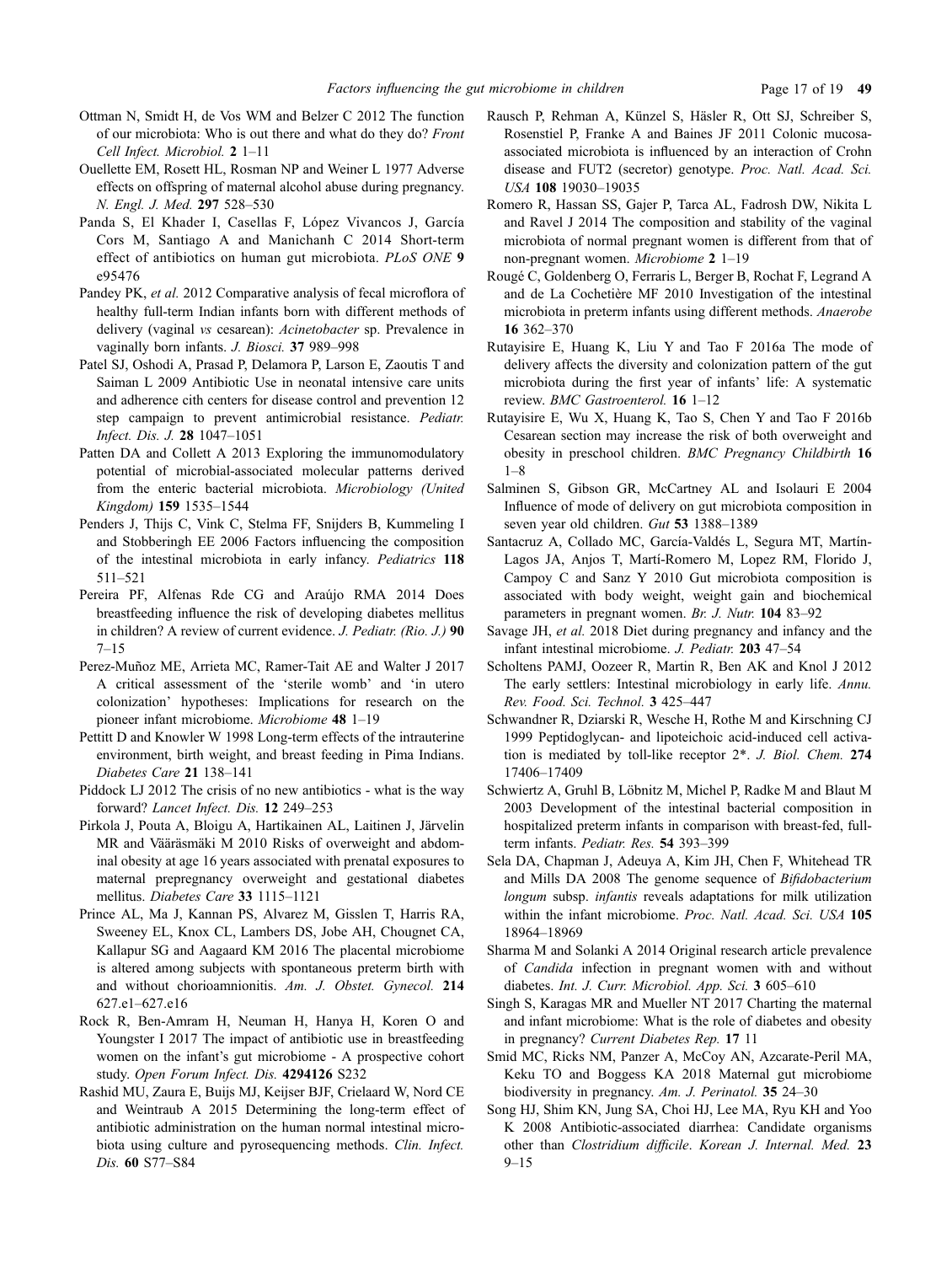- <span id="page-17-0"></span>Song SJ, Dominguez-Bello MG and Knight R 2013 How delivery mode and feeding can shape the bacterial community in the infant gut. Can. Med. Assoc. J. 185 373–374
- Stanislawski MA, et al. 2018 Gut microbiota in the first 2 years of life and the association with body mass index at age 12 in a Norwegian birth cohort. MBio. 9 e01751-18
- Stark PL and Lee A 1982 The microbial ecology of the large bowel of breast-fed and formula - fed infants during the first year of life. J. Med. Microbiol. 15 189–203
- Stevens V, Dumyati G, Fine LS, Fisher SG and Van Wijngaarden E 2011 Cumulative antibiotic exposures over time and the risk of Clostridium difficile infection. Clin. Infect. Dis 53 42–48
- Stewart JA, Chadwick VS and Murray A 2005 Investigations into the influence of host genetics on the predominant eubacteria in the faecal microflora of children. J. Med. Microbiol. 54 1239–1242
- Stewart CJ, et al. 2018 Temporal development of the gut microbiome in early childhood from the TEDDY study. Nature 562 583–588
- Strachan DP 1989 Hay fever, hygiene, and household size. BMJ: Br. Med. J. 299 1259–1260
- Strachan DP, Taylor EM and Carpenter RG 1996 Family structure, neonatal infection, and hay fever in adolescence. Arch. Dis. Child. 74 422–426
- Strand TA, Sharma PR, Gjessing HK, Ulak M, Chandyo RK, Adhikari RK and Sommerfelt H 2012 Risk factors for extended duration of acute diarrhea in young children. PLoS ONE 7 e36436
- Takkouche B, González-Barcala FJ, Etminan M and Fitzgerald M 2008 Exposure to furry pets and the risk of asthma and allergic rhinitis: A meta-analysis. Allergy: Eur. J. Allergy Clin. Immunol. 63 857–864
- Tanaka M and Nakayama J 2017 Development of the gut microbiota in infancy and its impact on health in later life. Allergol. Int. 66 515–522
- Tanaka S, Kobayashi T, Songjinda P, Tateyama A, Tsubouchi M, Kiyohara C and Nakayama J 2009 Influence of antibiotic exposure in the early postnatal period on the development of intestinal microbiota. FEMS Immunol. Med. Microbiol. 56 80–87
- Tannock G 1994 The acquisition of the normal Microflora of the gastrointestinal tract (Human Health: The Contribution of Microorganisms, London) pp. 1–16
- Thurl S, Munzert M, Henker J, Boehm G, Müller-Werner B, Jelinek J and Stahl B 2010 Variation of human milk oligosaccharides in relation to milk groups and lactational periods. Br. J. Nutr. 104 1261–1271
- Timmerman HM, Rutten NBMM, Boekhorst J, Saulnier DM, Kortman GAM, Contractor N and Rijkers GT 2017 Intestinal colonisation patterns in breastfed and formula-fed infants during the first 12 weeks of life reveal sequential microbiota signatures. Sci. Rep. 7 1–10
- Tojo R, Suárez A, Clemente MG, De Los Reyes-Gavilán CG, Margolles A, Gueimonde M and Ruas-Madiedo P 2014 Intestinal microbiota in health and disease: Role of Bifidobacteria in gut homeostasis. World J. Gastroenterol. 20 15163–15176
- Tong M, McHardy I, Ruegger P, Goudarzi M, Kashyap PC, Haritunians T and Braun J 2014 Reprograming of gut microbiome energy metabolism by the FUT2 Crohn's disease risk polymorphism. ISME J. 8 2193–2206
- Tormo-Badia N, Håkansson A, Vasudevan K, Molin G, Ahrné S and Cilio CM 2014 Antibiotic treatment of pregnant non-obese diabetic mice leads to altered gut microbiota and intestinal immunological changes in the offspring. Scand. J. Immunol. 80 250–260
- Trasande L, Blustein J, Liu M, Corwin E, Cox LM and Blaser MJ 2013 Infant antibiotic exposures and early-life body mass. Int. J. Obes. 37 16–23
- Tremaroli V and Bäckhed F 2012 Functional interactions between the gut microbiota and host metabolism. Nature 489 242–249
- Turnbaugh PJ, Hamady M, Yatsunenko T, Cantarel BL, Ley RE, Sogin ML and Gordon JI 2009a A core gut microbiom in obese and lean twins. Nature 457 480–484
- Turnbaugh PJ, Ridaura VK, Faith JJ, Rey FE, Knight R and Gordon JI 2009b The effect of diet on the human gut microbiome: A metagenomic analysis in humanized gnotobiotic mice. Sci. Transl. Med. 1 6ra14
- Urushiyama D, Suda W, Ohnishi E, Araki R, Kiyoshima C, Kurakazu M and Hata K 2017 Microbiome profile of the amniotic fluid as a predictive biomarker of perinatal outcome. Sci. Rep. 7 1–10
- Vaishampayan PA, Kuehl JV, Froula JL, Morgan JL, Ochman H and Francino MP 2010 Comparative metagenomics and population dynamics of the gut microbiota in mother and infant. Genome Biol. Evol. 2 53–66
- Van Nimwegen FA, et al. 2011 Mode and place of delivery, gastrointestinal microbiota, and their influence on asthma and atopy. J. Allergy Clin. Immunol. 128 948–955.e3
- Walker A 2010 Breast milk as the gold standard for protective nutrients. J. Pediatr. 156 S3-S7
- Walker ND, Newbold CJ, Atasoglu C, Valde C and Wallace RJ 1998 De novo synthesis of amino acids by the ruminal bacteria and Streptococcus bovis ES1. Appl. Environ. Microbiol. 64 2836–2843
- Walther-António MRS, Jeraldo P, Berg Miller ME, Yeoman CJ, Nelson KE, Wilson BA and Creedon DJ 2014 Pregnancy's stronghold on the vaginal microbiome. PLoS ONE 9 e98514
- Wang Q, Dziarski R and Kirschning CJ 2001 Micrococci and peptidoglycan activate  $NF$ - $\kappa$ B signal transduction pathway that induces transcription of interleukin-8. Infect. Immun. 69 2270–2276
- Weiss PaM, Scholz HS, Haas MJ, Tamussino KF, Seissler J and Borkenstein MH 2000 Long-term follow-up of infants of mothers with type 1 diabetes. Diabetes Care 23 905-911
- Whitaker RC 2004 Predicting preschooler obesity at birth: The role of maternal obesity in early pregnancy. Pediatrics. 114 e29–e36
- Whitt DD and Demoss RD 1975 Effect of microflora on the free amino acid distribution in various regions of the mouse gastrointestinal tract. Appl. Microbiol. 30 609–615
- Xiao L, van't Land B, van de Worp WRPH, Stahl B, Folkerts G and Garssen J 2017 Early-life nutritional factors and mucosal immunity in the development of autoimmune diabetes. Front. Immunol. 8 1219
- Yan SR, Qing G, Byers DM, Andrew W, Al-hertani W, Bortolussi R and Stadnyk AW 2004 Role of MyD88 in diminished tumor necrosis factor alpha production by newborn mononuclear cells in response to lipopolysaccharide. Infect. Immun. 72 1223–1229
- Yassour M, Vatanen T, Siljander H and Hämäläinen A 2016 Natural history of the infant gut microbiome and impact of antibiotic treatment on bacterial strain diversity and stability. Sci. Transl. Med. 8 343ra81